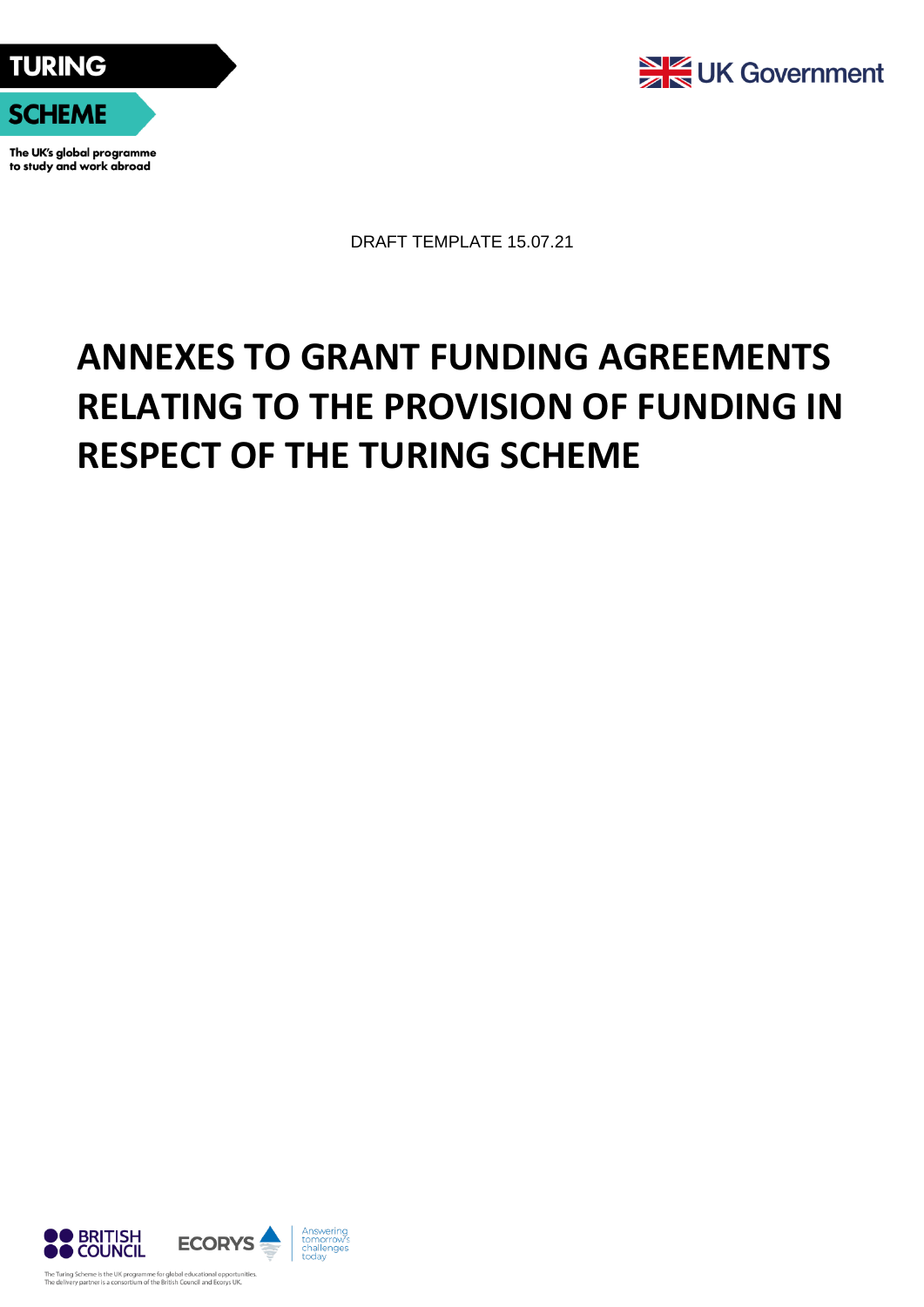# **Contents**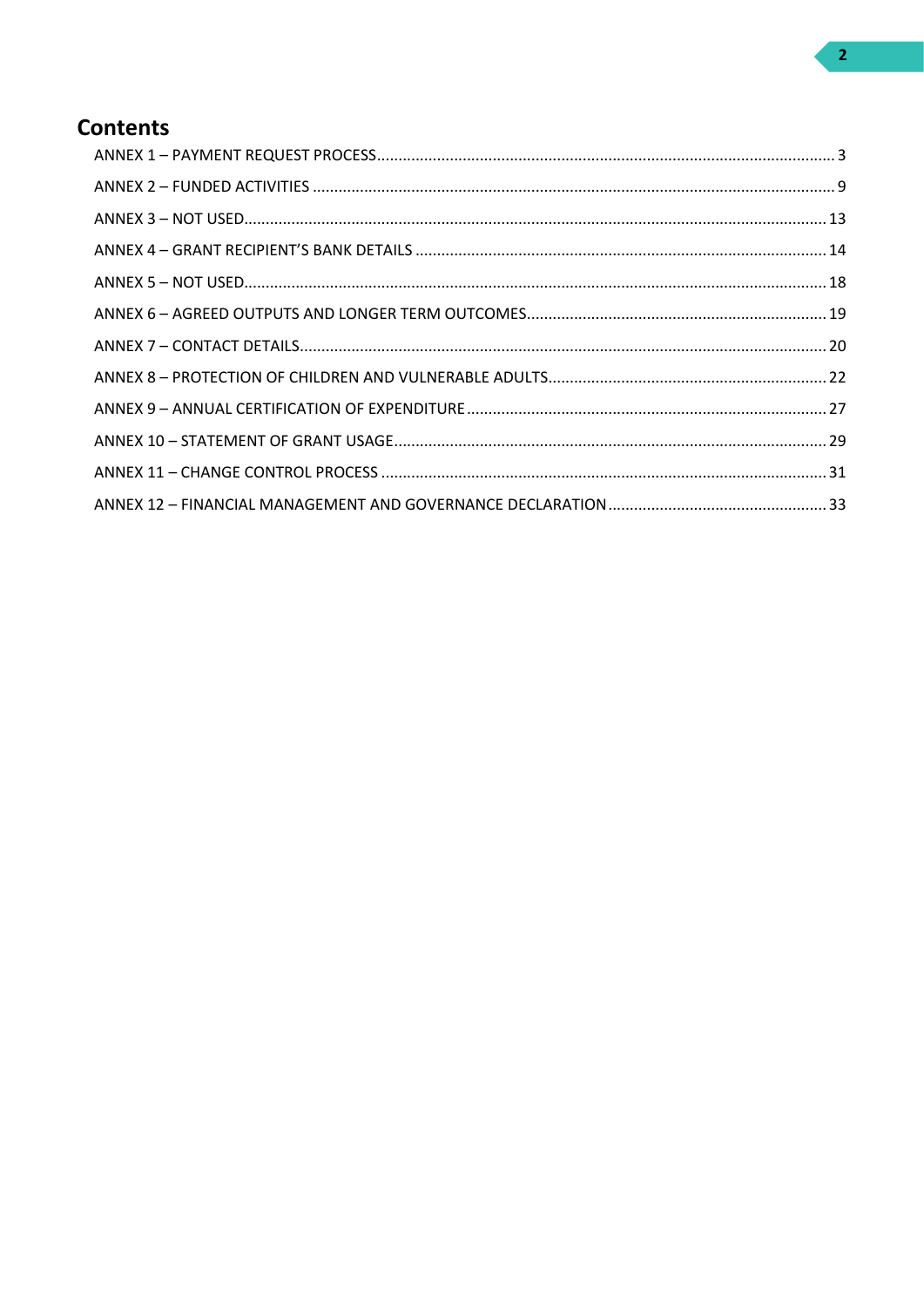# <span id="page-2-0"></span>**ANNEX 1 – PAYMENT REQUEST PROCESS**

Definitions where they appear in this Annex:

| <b>Organisational Support</b> | means Grant provided to cover the costs directly linked to the<br>administration and implementation of a placement by an<br>organisation.                                                                                                        |
|-------------------------------|--------------------------------------------------------------------------------------------------------------------------------------------------------------------------------------------------------------------------------------------------|
| <b>Payment Request</b>        | means a payment request submitted via the Live Reporting Tool<br>by the Grant Recipient, based on the Anticipated Points of<br>Expenditure.                                                                                                      |
| <b>Project Activity</b>       | means a record of mobilities starting within the same month. An<br>activity can include mobilities of different activity types, going to<br>different countries and / or for different durations as long as the<br>month they start is the same. |
| <b>Project Plan</b>           | means a projection of anticipated mobility activity across the<br>lifecycle of a Project, including points for requesting payments<br>from the TSA and activity start and end dates.                                                             |
| <b>Total Budget</b>           | means the overall amount of Grant provided to the Grant<br>Recipient to deliver all mobility placements.                                                                                                                                         |

Payments of Grant and the Grant Recipient's live mobility data reporting will be managed via the Live Reporting Tool. The Grant Recipient must use this tool to manage their approved Project. Any changes will need to be approved via a formal change request process with the TSA and changes which are permissible via the Live Reporting Tool are clearly set out in Annex 11 (Change Control Process).

It is the Grant Recipient's responsibility to update the Live Reporting Tool monthly once mobilities have started. Access to the Live Reporting Tool will be provided by the TSA once the Grant Recipient has signed this Grant Funding Agreement and should be used as the management tool by the Grant Recipient to make any permissible changes from August 2021 onwards.

The Live Reporting Tool will have the functionality to:

- **Provide unique project identification / reference.**
- Report / track individual mobility participation per activity.
- Detail Anticipated Points of Expenditure and the dates required for the Payment Request over the project lifecycle.
- Auto calculation of the Organisational Support.
- Display of Total Budget awarded to the Grant Recipient and the amount of Grant which has been received by the Grant Recipient at any given time.
- Ability for the Grant Recipient to verify and keep mobility participant data up to date and live on a monthly basis and make adjustments to ensure accuracy of payments.
- Make permissible changes as set out in Annex 11 (Change Control Process).
- Submit Final Reports and relevant data.
- $\blacksquare$  Provide narrative for any permissible changes.

The Project Plan, which is created through collation of the information entered by the Grant Recipient into the Grant Application, forms the starting point for the payments to be made to the Grant Recipient by the TSA.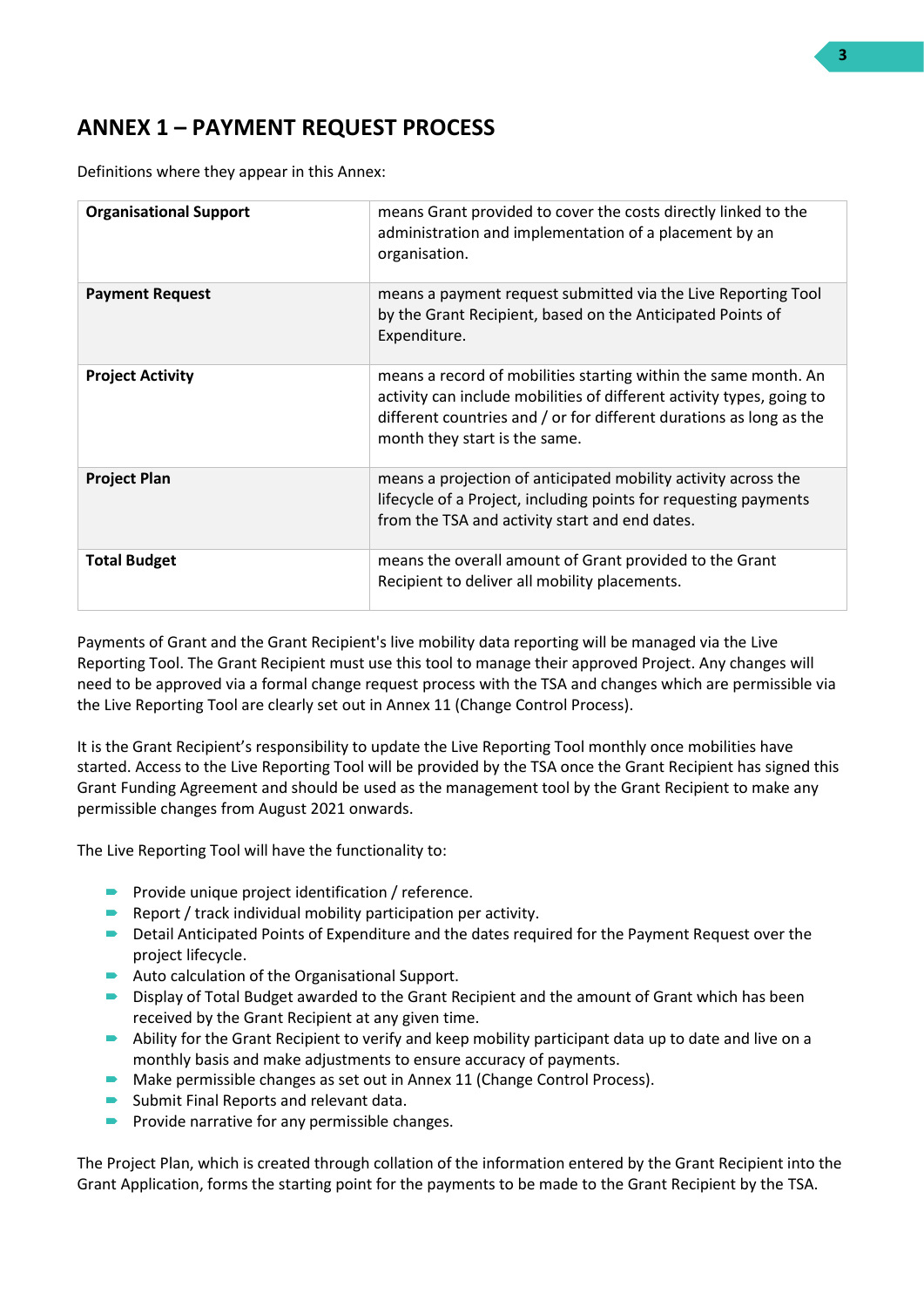The Project Plan summarises the mobility start dates, the Anticipated Points of Expenditure, and when requests will need to be submitted for payments to be made. Access to the Project Plan data will be incorporated into the Live Reporting Tool.

Grant Recipients will need to fulfil set requirements as set out below to trigger a payment.

| <b>Organisational Support</b>           |                                                                                                                                                                                                                                                                                                                                                                     |
|-----------------------------------------|---------------------------------------------------------------------------------------------------------------------------------------------------------------------------------------------------------------------------------------------------------------------------------------------------------------------------------------------------------------------|
| <b>Anticipated Point of Expenditure</b> | One Organisational Support claim per Project <sup>1</sup> (80% paid at<br>point of expenditure and 20% paid as part of Final Report<br>reconciliation).                                                                                                                                                                                                             |
|                                         | Can be from August 2021.                                                                                                                                                                                                                                                                                                                                            |
|                                         | Up to six months before the start of the earliest planned<br>activity.                                                                                                                                                                                                                                                                                              |
| <b>Payment requirements</b>             | Approved bank account setup with TSA.                                                                                                                                                                                                                                                                                                                               |
|                                         | Countersigned and dated Grant Funding Agreement with TSA.                                                                                                                                                                                                                                                                                                           |
| <b>Payment Request</b>                  | None, this will be paid based on the Project Plan once the<br>payment requirements have been met.                                                                                                                                                                                                                                                                   |
| <b>Payment amount</b>                   | Initial Payment - TSA will pay 80% of eligible costs.<br>$\blacksquare$                                                                                                                                                                                                                                                                                             |
|                                         | Final payment - Remainder of Organisational Support cost will<br>be paid or recovery will be made, based on eligible costs at<br>Final Report and data provided in the Live Reporting Tool<br>showing the number of mobilities.                                                                                                                                     |
|                                         | Unless the Grant Funding Agreement ends early, the final<br>Organisational Support costs will be paid by the TSA after the<br>31 <sup>st</sup> August 2022 as part of the final reconciliation following<br>Final Report submission. However, the point of defrayment<br>for all Organisational Support costs must be prior to the 31 <sup>st</sup><br>August 2022. |
| <b>Payment reconciliation</b>           | Participant numbers will be reviewed against the Live<br>Reporting Tool by the TSA throughout the lifetime of the<br>Project.                                                                                                                                                                                                                                       |
|                                         | If the Live Reporting Tool is updated with fewer total<br>mobilities for the whole project, overpayment of<br>Organisational Support will be offset against a subsequent<br>payment or recovered.                                                                                                                                                                   |
|                                         | The Grant Recipient must submit a certificate of expenditure<br>or statement of usage with their Final Report. The Final<br>Payment will be withheld if this is not submitted within<br>twenty eight (28) days of the end of the Project and alongside<br>the Final Report or by the timeframe agreed by the TSA.                                                   |

<sup>&</sup>lt;sup>1</sup> Consortium applicants to receive one organisational claim per project on behalf of all organisations sending mobilities as determined by the project plan.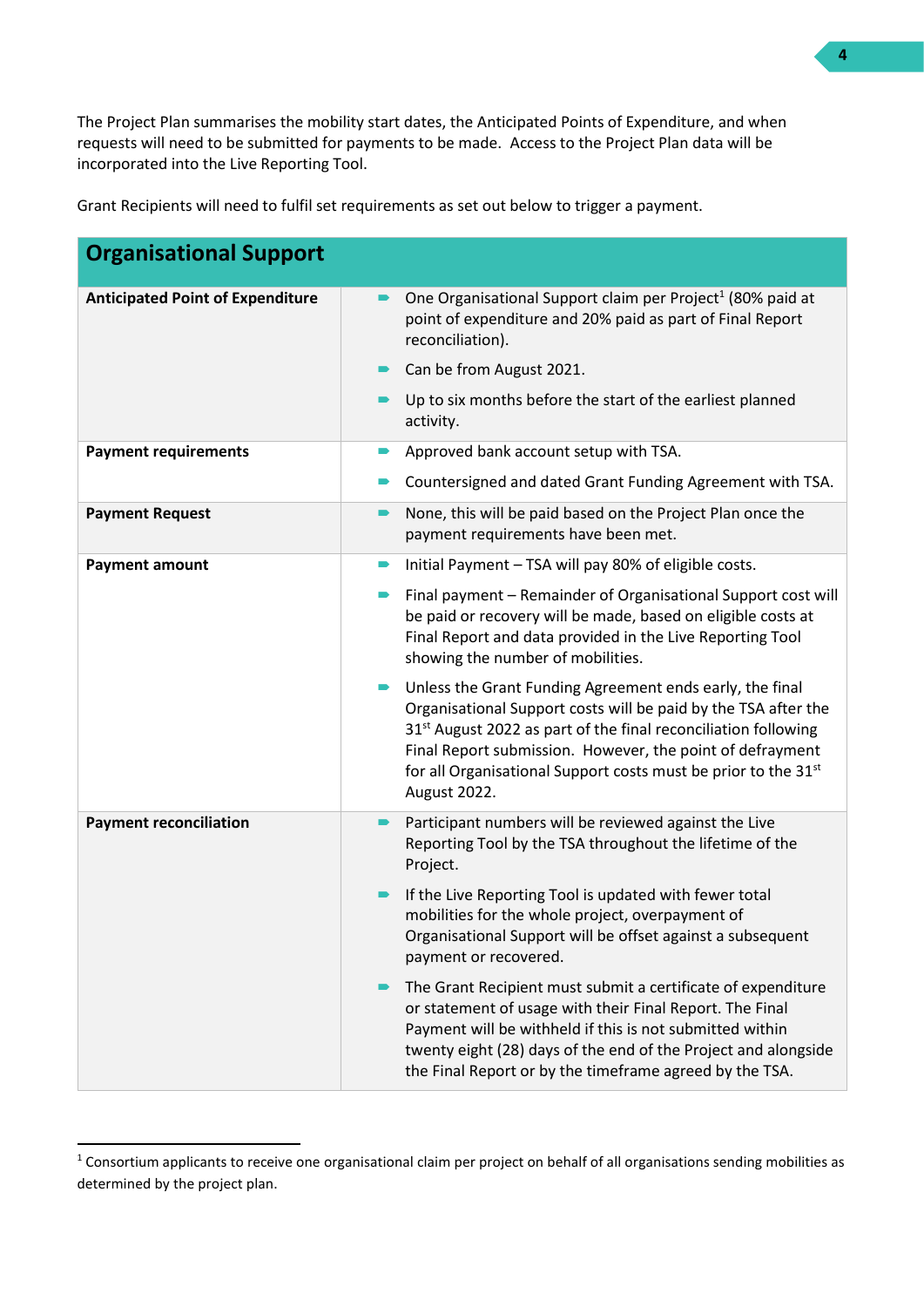| <b>Activity Costs</b>                                  |                                                                                                                                                                                                                                                                                                                                                                                                                                                                                                                                                                                                                                                                                                                                                                                                                                                                                                                                                                                                                      |                                                                                                                                                                                                                                                                                                                                                                                                     |                                                                                                                                                           |
|--------------------------------------------------------|----------------------------------------------------------------------------------------------------------------------------------------------------------------------------------------------------------------------------------------------------------------------------------------------------------------------------------------------------------------------------------------------------------------------------------------------------------------------------------------------------------------------------------------------------------------------------------------------------------------------------------------------------------------------------------------------------------------------------------------------------------------------------------------------------------------------------------------------------------------------------------------------------------------------------------------------------------------------------------------------------------------------|-----------------------------------------------------------------------------------------------------------------------------------------------------------------------------------------------------------------------------------------------------------------------------------------------------------------------------------------------------------------------------------------------------|-----------------------------------------------------------------------------------------------------------------------------------------------------------|
| <b>Budget Headings</b>                                 | <b>Higher Education</b>                                                                                                                                                                                                                                                                                                                                                                                                                                                                                                                                                                                                                                                                                                                                                                                                                                                                                                                                                                                              | <b>Further Education and VET</b>                                                                                                                                                                                                                                                                                                                                                                    | <b>Schools</b>                                                                                                                                            |
|                                                        | Cost of living<br>Travel<br>Additional<br>educational<br>needs support<br>Exceptionally<br>expensive travel<br>Disadvantaged<br>uplift                                                                                                                                                                                                                                                                                                                                                                                                                                                                                                                                                                                                                                                                                                                                                                                                                                                                               | Cost of living<br>Travel<br>Additional educational needs<br>support<br><b>Exceptionally expensive</b><br>travel<br><b>Exceptional costs</b><br>Linguistic support                                                                                                                                                                                                                                   | Cost of living<br>Travel<br>Additional<br>$\blacksquare$<br>educational needs<br>support<br>Exceptionally<br>expensive travel<br><b>Exceptional costs</b> |
| <b>Anticipated Point of</b><br><b>Expenditure</b>      | Per activity.<br>$\blacksquare$<br>Can be from August 2021.<br>D<br>Up to three (3) months before the start of each activity.<br>The Grant Recipient is required to submit a Payment Request together with a<br>Declaration via the Live Reporting Tool by the last working day of the month, prior to<br>each Anticipated Point of Expenditure. If the Grant Recipient does not submit a<br>Payment Request and a Declaration, payment will not be made. It is the Grant<br>Recipient's responsibility to ensure that the Anticipated Point of Expenditure and<br>associated data remains accurate, reflecting the true value needed to be paid.<br>Annex 11 (Change Control Process) sets out the change control process for<br>permissible changes. The Grant Recipient must adhere to these change control<br>requirements. If there are changes to the Anticipated Point of Expenditure a<br>narrative must be provided to support these changes. If no narrative is provided,<br>then payment may be withheld. |                                                                                                                                                                                                                                                                                                                                                                                                     |                                                                                                                                                           |
| Payment<br>requirements                                | Approved bank account setup with the TSA.<br>Countersigned and dated Grant Funding Agreement with the TSA.<br>Live Reporting Tool updated with participant information (functionality available<br>$\blacksquare$<br>from August 2021).                                                                                                                                                                                                                                                                                                                                                                                                                                                                                                                                                                                                                                                                                                                                                                              |                                                                                                                                                                                                                                                                                                                                                                                                     |                                                                                                                                                           |
| <b>Payment Request</b>                                 | Anticipated Points of Expenditure in August and September 2021: Payment<br>∍<br>Request does not need to be submitted, payment will be paid based on the<br>Project Plan when the above payment requirements have been satisfactorily<br>met.<br>Anticipated Points of Expenditure from October 2021 onwards: Submission of<br>Payment Request via the Live Reporting Tool (functionality available from August<br>2021).                                                                                                                                                                                                                                                                                                                                                                                                                                                                                                                                                                                            |                                                                                                                                                                                                                                                                                                                                                                                                     |                                                                                                                                                           |
| <b>Payment Request -</b><br><b>Live Reporting Tool</b> |                                                                                                                                                                                                                                                                                                                                                                                                                                                                                                                                                                                                                                                                                                                                                                                                                                                                                                                                                                                                                      | The Grant Recipient must make a Payment Request via the Live Reporting Tool<br>every time they are expecting a payment of Grant, in accordance with the<br>Anticipated Point of Expenditure/Project Plan in Annex 2 (Funded Activities).<br>A Payment Request must be made by the Grant Recipient by the last calendar<br>day of the month, two months before the Anticipated Point of Expenditure. |                                                                                                                                                           |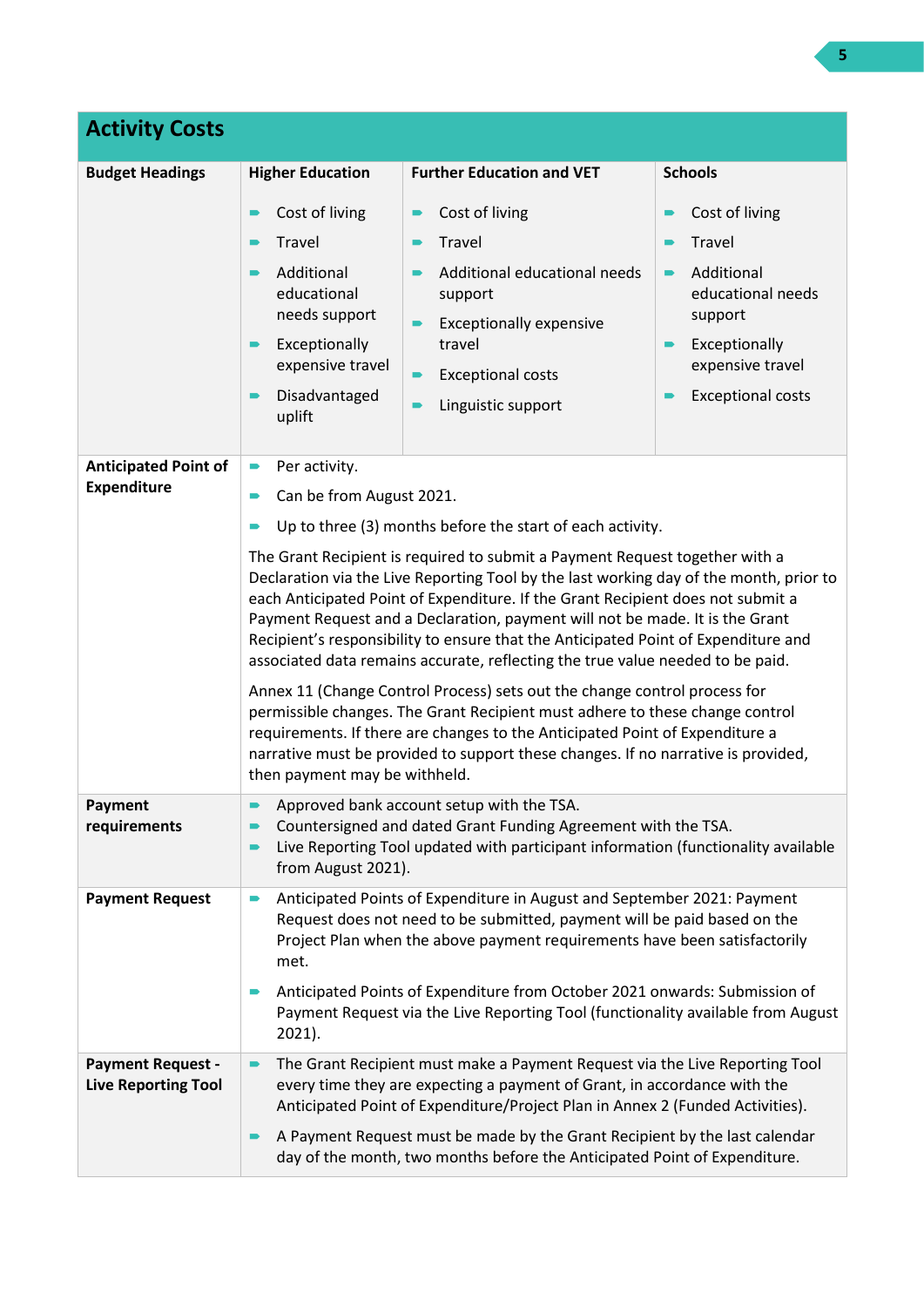|                                           | Once planned mobilities have started, the Grant Recipient must declare every<br>month, whether the mobility data entered into the Live Report Tool is still<br>accurate. This must be completed even if no payment is expected that month.                                                                                                                                                 |  |
|-------------------------------------------|--------------------------------------------------------------------------------------------------------------------------------------------------------------------------------------------------------------------------------------------------------------------------------------------------------------------------------------------------------------------------------------------|--|
|                                           | If no Declaration is submitted or no live mobility update is provided at each<br>Payment Request, then payment may be withheld by the TSA.                                                                                                                                                                                                                                                 |  |
| Payment amount £                          | Interim Payment - 80% of eligible costs included in each Payment Request will<br>be paid by the TSA. This may vary after the TSA has undertaken a payment<br>reconciliation.                                                                                                                                                                                                               |  |
|                                           | Final Payment - This will either be the remainder of any eligible budget claimed<br>at Final Report stage for Activity Costs and organisational support costs, or a<br>recovery based on final reported eligible expenditure and reconciliation<br>reported at Final Report.                                                                                                               |  |
| Payment<br>reconciliation by the          | Review of live reporting by the TSA to ensure eligibility requirements have been<br>met for all budget headings for costs per participant.                                                                                                                                                                                                                                                 |  |
| <b>TSA</b>                                | For budget headings based on actual costs, the TSA may request evidence from<br>the Grant Recipient to review accuracy and eligibility of Payment Request.                                                                                                                                                                                                                                 |  |
|                                           | If evidence of actual costs is requested, the Grant Recipient must upload this<br>information to the Live Reporting Tool within two working days. If evidence is<br>not provided then the TSA may recover the funding that evidence has not been<br>provided for.                                                                                                                          |  |
|                                           | If any costs are ineligible or there has been an overpayment based on the<br>updated Approved Project Plan or a change in live reporting data, this will be<br>offset against the Payment Request or recovered.                                                                                                                                                                            |  |
|                                           | Payment Request does not exceed 80% of the total for each budget heading,<br>including any previous payments made.                                                                                                                                                                                                                                                                         |  |
|                                           | Unless the Grant Agreement ends early via termination or the Final Report is<br>submitted early, the final Activity costs and organisational support costs will be<br>paid by the TSA after the 31st August 2022 as part of the final reconciliation<br>following Final Report submission. However, the point of defrayment for all<br>actual costs must be prior to the 31st August 2022. |  |
| <b>Final Report</b>                       | Submitted within one month of the final completed mobility placement.                                                                                                                                                                                                                                                                                                                      |  |
| (Activity and<br>Organisational<br>Costs) | The Grant Recipient must update the Live Reporting Tool confirming all activities<br>have been completed and that a final payment is required. If this update is not<br>provided then the final payment will be withheld by the TSA.                                                                                                                                                       |  |
|                                           | If the Grant Recipient fails to update the participant data or data is incomplete,<br>then final payment will be withheld. The purpose of the Final Report is to<br>provide a final complete picture of activities delivered and expenditure incurred<br>and enable a budget reconciliation.                                                                                               |  |
|                                           | The Grant Recipient must submit a certificate of expenditure or statement of<br>usage with their Final Report. Final payment will be withheld if this is not<br>submitted within twenty eight (28) days of the end of the Project and alongside<br>the Final Report or by the timeframe agreed by the TSA.                                                                                 |  |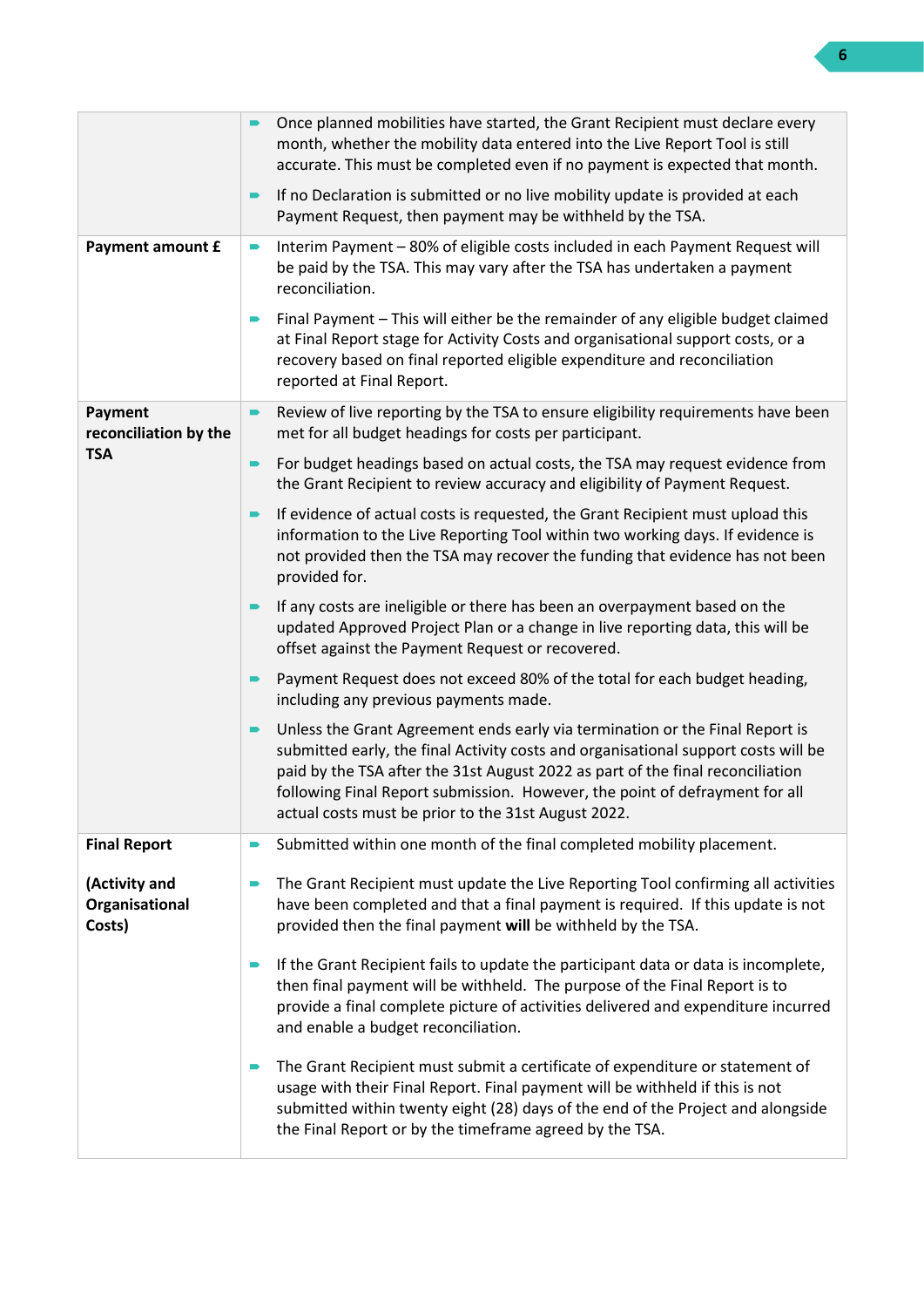| The Grant Recipient will also be required to gather reports from all the<br>participants sent on placement during the Project and must submit these to<br>the TSA, if requested.                                         |
|--------------------------------------------------------------------------------------------------------------------------------------------------------------------------------------------------------------------------|
| The Final Report will include a Declaration from the Grant Recipient that project<br>activities were delivered in line with the objectives set out in their Grant<br>Application or approved changes during the Project. |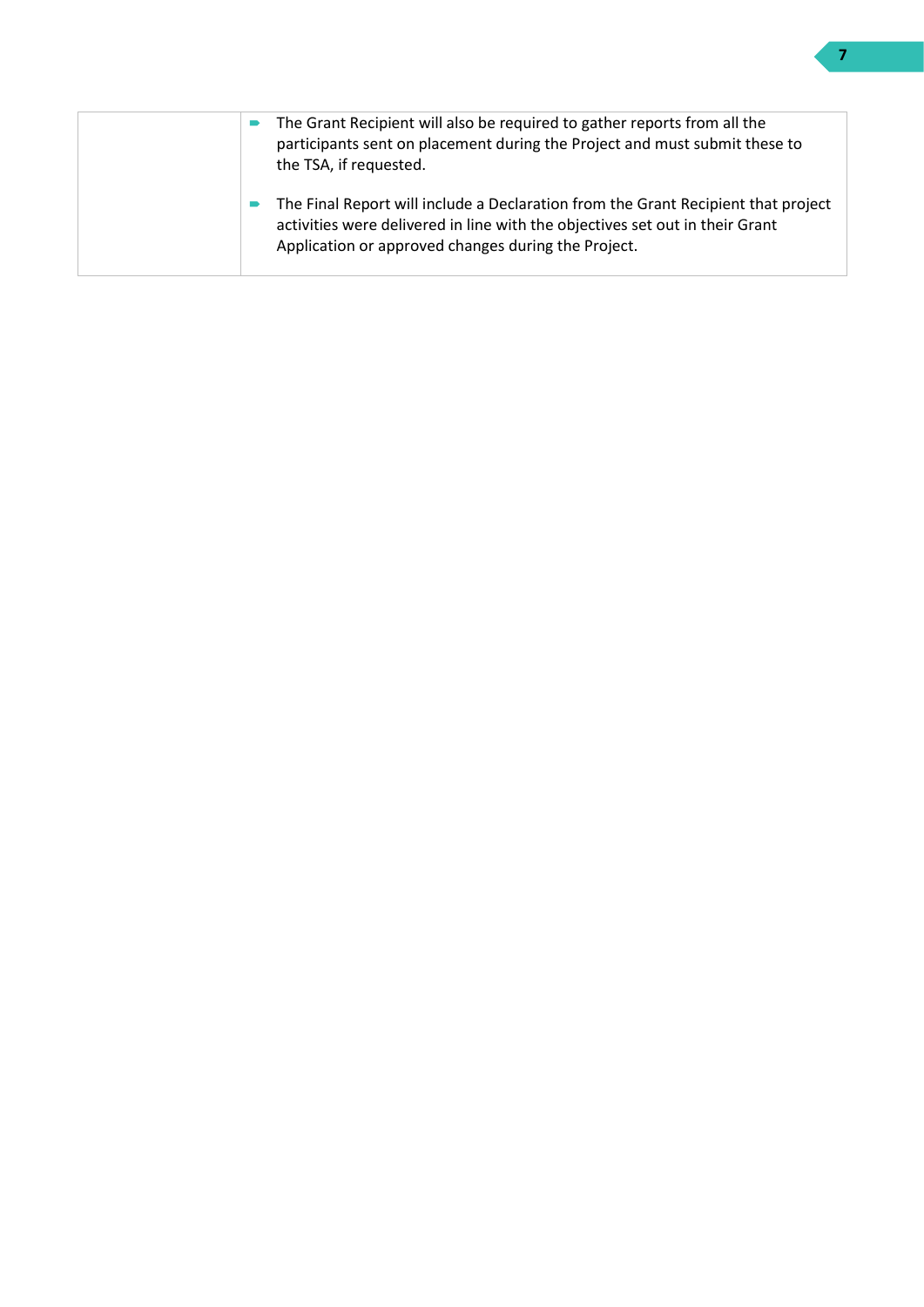| Month of Anticipated Point of Expenditure | <b>Payment Request submission deadline</b> |
|-------------------------------------------|--------------------------------------------|
| August 2021                               | N/A - paid on Project Plan                 |
| September 2021                            | N/A - paid on Project Plan                 |
| October 2021                              | 31 August 2021                             |
| November 2021                             | 30 September 2021                          |
| December 2021                             | 31 October 2021                            |
| January 2022                              | 30 November 2021                           |
| February 2022                             | 31 December 2021                           |
| March 2022                                | 31 January 2022                            |
| April 2022                                | 28 February 2022                           |
| May 2022                                  | 31 March 2022                              |
| <b>June 2022</b>                          | 30 April 2022                              |
| <b>July 2022</b>                          | 31 May 2022                                |
| August 2022                               | 30 June 2022                               |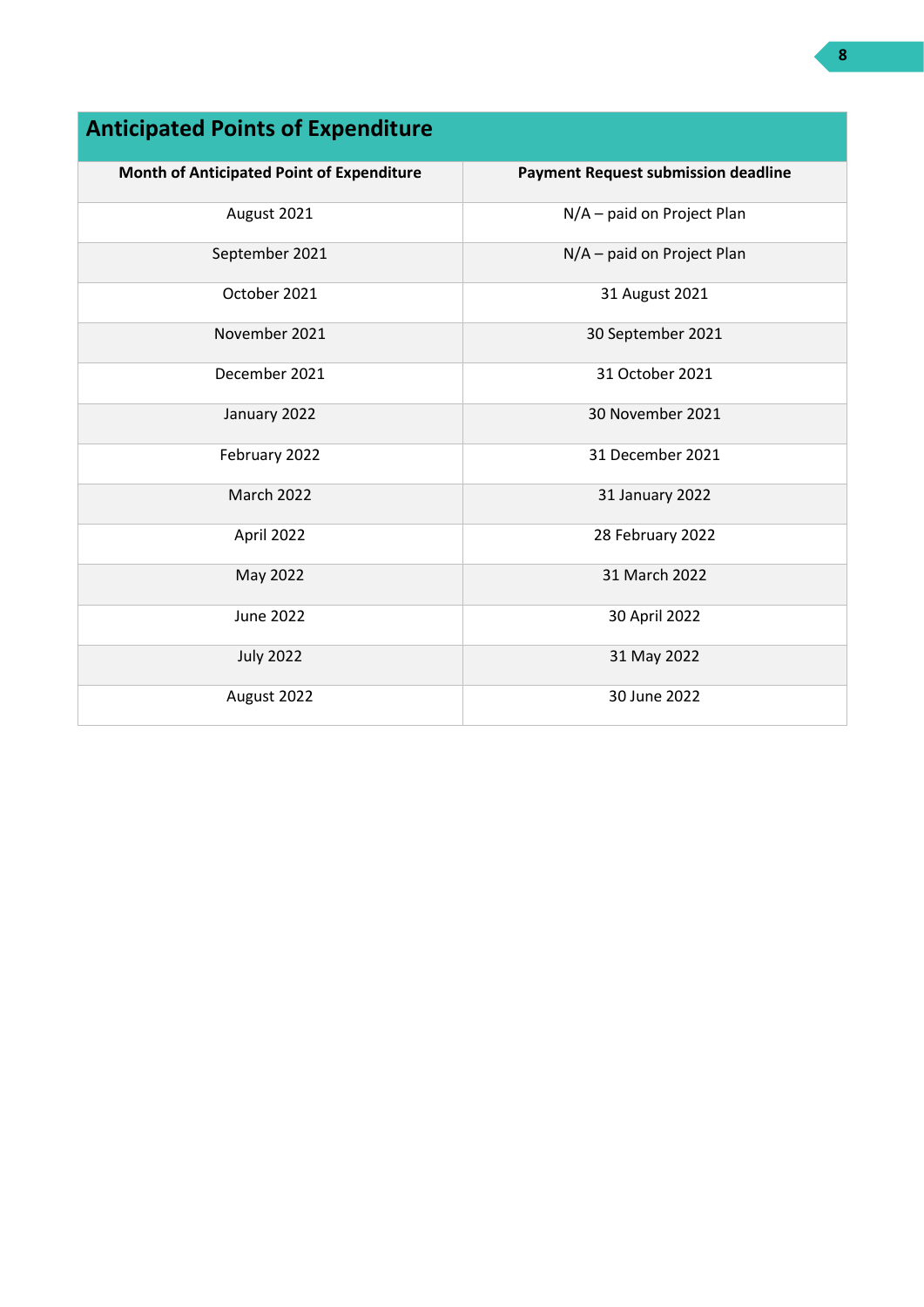# <span id="page-8-0"></span>**ANNEX 2 – FUNDED ACTIVITIES**

## **Activity Participant and Duration Totals**

| <b>Activity One</b>                         |  |
|---------------------------------------------|--|
| <b>Participant Numbers</b>                  |  |
| Number of Learners:                         |  |
| Number of SEND Participants:                |  |
| Number of Disadvantaged Participants:       |  |
| <b>Number of Accompanying Participants:</b> |  |
| <b>Total Number of Participants:</b>        |  |
| <b>Activity Durations</b>                   |  |
| Total Number of Learner Months /            |  |
| Days:                                       |  |
| <b>Total Number of Accompanying</b>         |  |
| Participants Months / Days:                 |  |
| Total Number of Months / Days:              |  |

| <b>Activity Three</b>                        |  |  |
|----------------------------------------------|--|--|
| <b>Participant Numbers</b>                   |  |  |
| Number of Learners:                          |  |  |
| Number of SEND Participants:                 |  |  |
| <b>Number of Disadvantaged Participants:</b> |  |  |
| Number of Accompanying Participants:         |  |  |
| <b>Total Number of Participants:</b>         |  |  |
| <b>Activity Durations</b>                    |  |  |
| Total Number of Learner Months /             |  |  |
| Days:                                        |  |  |
| <b>Total Number of Accompanying</b>          |  |  |
| Participants Months / Days:                  |  |  |
| Total Number of Months / Days:               |  |  |

| <b>Activity Five</b>                         |  |  |
|----------------------------------------------|--|--|
| <b>Participant Numbers</b>                   |  |  |
| Number of Learners:                          |  |  |
| Number of SEND Participants:                 |  |  |
| <b>Number of Disadvantaged Participants:</b> |  |  |
| <b>Number of Accompanying Participants:</b>  |  |  |
| <b>Total Number of Participants:</b>         |  |  |
| <b>Activity Durations</b>                    |  |  |
| Total Number of Learner Months /             |  |  |
| Days:                                        |  |  |
| <b>Total Number of Accompanying</b>          |  |  |
| Participants Months / Days:                  |  |  |
| Total Number of Months / Days:               |  |  |

| <b>Activity Two</b>                          |  |  |
|----------------------------------------------|--|--|
| <b>Participant Numbers</b>                   |  |  |
| Number of Learners:                          |  |  |
| Number of SEND Participants:                 |  |  |
| <b>Number of Disadvantaged Participants:</b> |  |  |
| <b>Number of Accompanying Participants:</b>  |  |  |
| <b>Total Number of Participants:</b>         |  |  |
| <b>Activity Durations</b>                    |  |  |
| Total Number of Learner Months /             |  |  |
| Days:                                        |  |  |
| <b>Total Number of Accompanying</b>          |  |  |
| Participants Months / Days:                  |  |  |
| Total Number of Months / Days:               |  |  |

| <b>Activity Four</b>                         |  |  |
|----------------------------------------------|--|--|
| <b>Participant Numbers</b>                   |  |  |
| Number of Learners:                          |  |  |
| Number of SEND Participants:                 |  |  |
| <b>Number of Disadvantaged Participants:</b> |  |  |
| <b>Number of Accompanying Participants:</b>  |  |  |
| <b>Total Number of Participants:</b>         |  |  |
| <b>Activity Durations</b>                    |  |  |
| Total Number of Learner Months /             |  |  |
| Days:                                        |  |  |
| <b>Total Number of Accompanying</b>          |  |  |
| Participants Months / Days:                  |  |  |
| Total Number of Months / Days:               |  |  |

| <b>Activity Six</b>                         |  |  |  |  |
|---------------------------------------------|--|--|--|--|
| <b>Participant Numbers</b>                  |  |  |  |  |
| Number of Learners:                         |  |  |  |  |
| Number of SEND Participants:                |  |  |  |  |
| Number of Disadvantaged Participants:       |  |  |  |  |
| <b>Number of Accompanying Participants:</b> |  |  |  |  |
| <b>Total Number of Participants:</b>        |  |  |  |  |
| <b>Activity Durations</b>                   |  |  |  |  |
| Total Number of Learner Months /            |  |  |  |  |
| Days:                                       |  |  |  |  |
| <b>Total Number of Accompanying</b>         |  |  |  |  |
| Participants Months / Days:                 |  |  |  |  |
| Total Number of Months / Days:              |  |  |  |  |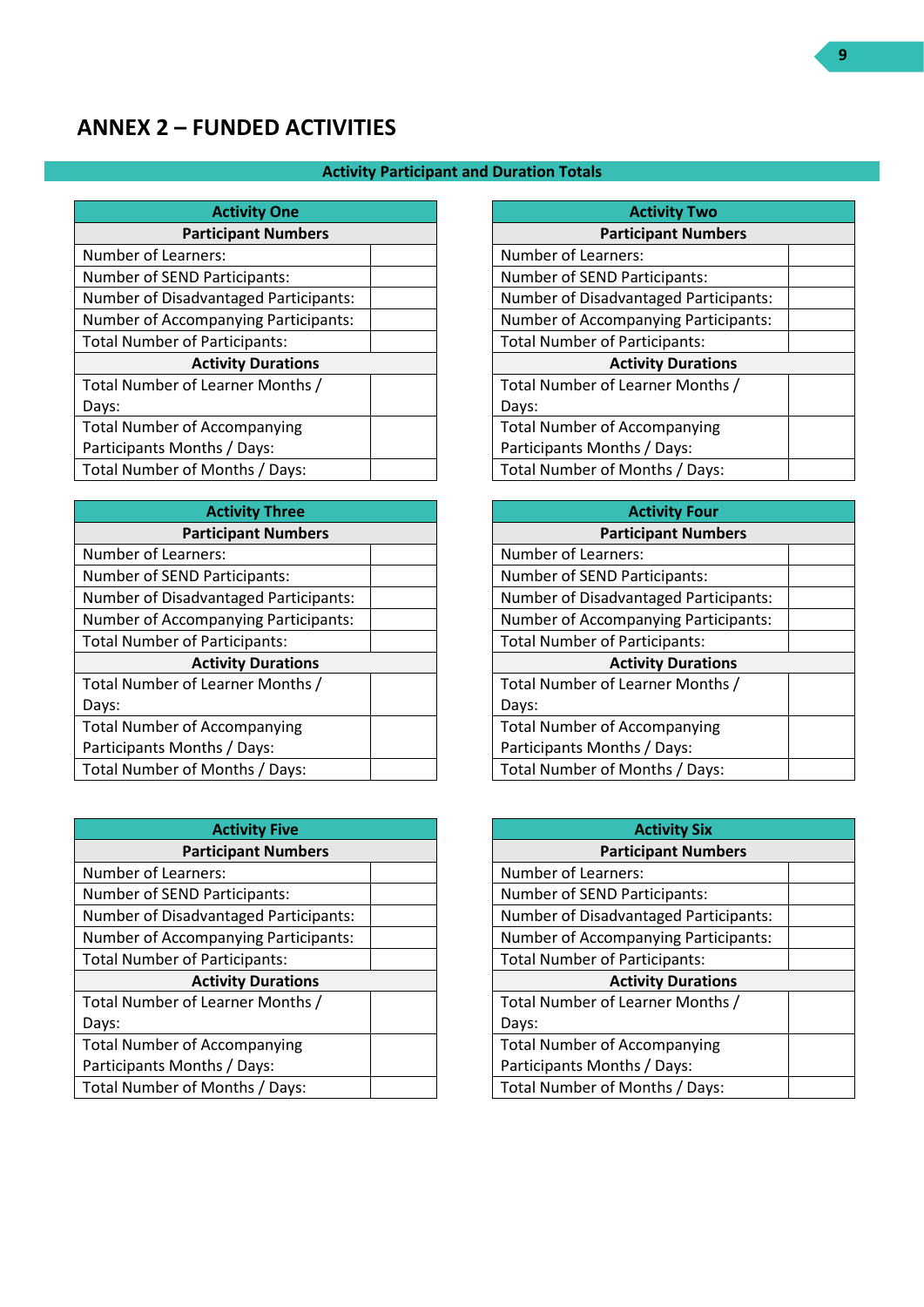| <b>Activity Seven</b>                       |  |  |  |
|---------------------------------------------|--|--|--|
| <b>Participant Numbers</b>                  |  |  |  |
| <b>Number of Learners:</b>                  |  |  |  |
| Number of SEND Participants:                |  |  |  |
| Number of Disadvantaged Participants:       |  |  |  |
| <b>Number of Accompanying Participants:</b> |  |  |  |
| <b>Total Number of Participants:</b>        |  |  |  |
| <b>Activity Durations</b>                   |  |  |  |
| Total Number of Learner Months /            |  |  |  |
| Days:                                       |  |  |  |
| <b>Total Number of Accompanying</b>         |  |  |  |
| Participants Months / Days:                 |  |  |  |
| Total Number of Months / Days:              |  |  |  |

| <b>Activity Nine</b>                         |  |  |  |
|----------------------------------------------|--|--|--|
| <b>Participant Numbers</b>                   |  |  |  |
| Number of Learners:                          |  |  |  |
| Number of SEND Participants:                 |  |  |  |
| <b>Number of Disadvantaged Participants:</b> |  |  |  |
| Number of Accompanying Participants:         |  |  |  |
| <b>Total Number of Participants:</b>         |  |  |  |
| <b>Activity Durations</b>                    |  |  |  |
| Total Number of Learner Months /             |  |  |  |
| Days:                                        |  |  |  |
| <b>Total Number of Accompanying</b>          |  |  |  |
| Participants Months / Days:                  |  |  |  |
| Total Number of Months / Days:               |  |  |  |

| <b>Activity Eleven</b>                       |  |  |  |
|----------------------------------------------|--|--|--|
| <b>Participant Numbers</b>                   |  |  |  |
| Number of Learners:                          |  |  |  |
| Number of SEND Participants:                 |  |  |  |
| <b>Number of Disadvantaged Participants:</b> |  |  |  |
| <b>Number of Accompanying Participants:</b>  |  |  |  |
| <b>Total Number of Participants:</b>         |  |  |  |
| <b>Activity Durations</b>                    |  |  |  |
| Total Number of Learner Months /             |  |  |  |
| Days:                                        |  |  |  |
| <b>Total Number of Accompanying</b>          |  |  |  |
| Participants Months / Days:                  |  |  |  |
| Total Number of Months / Days:               |  |  |  |

| <b>Activity Eight</b>                        |  |  |  |
|----------------------------------------------|--|--|--|
| <b>Participant Numbers</b>                   |  |  |  |
| Number of Learners:                          |  |  |  |
| Number of SEND Participants:                 |  |  |  |
| <b>Number of Disadvantaged Participants:</b> |  |  |  |
| <b>Number of Accompanying Participants:</b>  |  |  |  |
| <b>Total Number of Participants:</b>         |  |  |  |
| <b>Activity Durations</b>                    |  |  |  |
| Total Number of Learner Months /             |  |  |  |
| Days:                                        |  |  |  |
| <b>Total Number of Accompanying</b>          |  |  |  |
| Participants Months / Days:                  |  |  |  |
| Total Number of Months / Days:               |  |  |  |

| <b>Activity Ten</b>                          |  |  |  |
|----------------------------------------------|--|--|--|
| <b>Participant Numbers</b>                   |  |  |  |
| Number of Learners:                          |  |  |  |
| Number of SEND Participants:                 |  |  |  |
| <b>Number of Disadvantaged Participants:</b> |  |  |  |
| <b>Number of Accompanying Participants:</b>  |  |  |  |
| <b>Total Number of Participants:</b>         |  |  |  |
| <b>Activity Durations</b>                    |  |  |  |
| Total Number of Learner Months /             |  |  |  |
| Days:                                        |  |  |  |
| <b>Total Number of Accompanying</b>          |  |  |  |
| Participants Months / Days:                  |  |  |  |
| Total Number of Months / Days:               |  |  |  |

| <b>Activity Twelve</b>                       |  |  |  |
|----------------------------------------------|--|--|--|
| <b>Participant Numbers</b>                   |  |  |  |
| <b>Number of Learners:</b>                   |  |  |  |
| Number of SEND Participants:                 |  |  |  |
| <b>Number of Disadvantaged Participants:</b> |  |  |  |
| <b>Number of Accompanying Participants:</b>  |  |  |  |
| <b>Total Number of Participants:</b>         |  |  |  |
| <b>Activity Durations</b>                    |  |  |  |
| Total Number of Learner Months /             |  |  |  |
| Days:                                        |  |  |  |
| <b>Total Number of Accompanying</b>          |  |  |  |
| Participants Months / Days:                  |  |  |  |
| Total Number of Months / Days:               |  |  |  |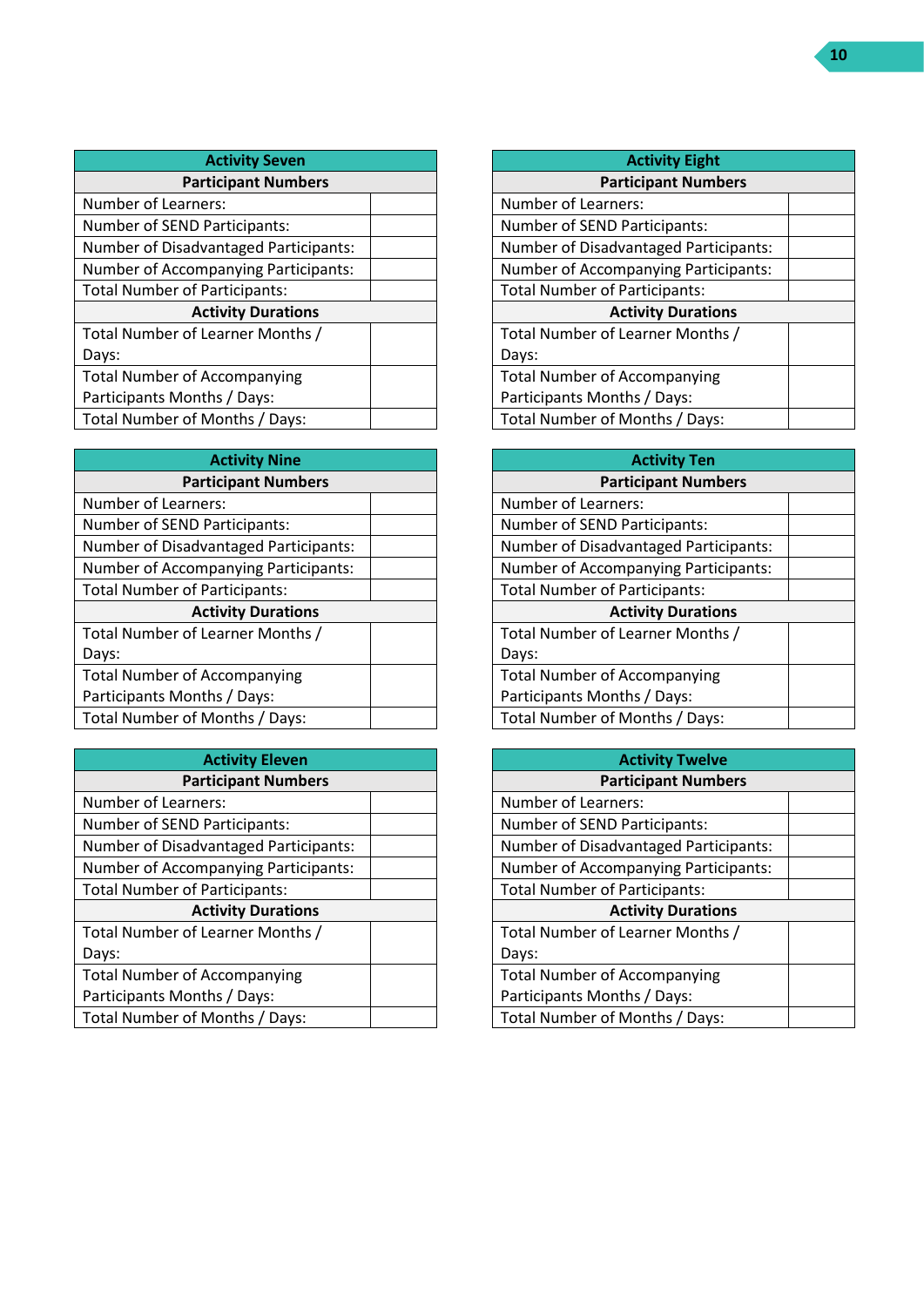| <b>Project Participant and Activity Totals</b>     |  |  |  |
|----------------------------------------------------|--|--|--|
| <b>Participant Numbers</b>                         |  |  |  |
| <b>Total Number of Learner Participants:</b>       |  |  |  |
| <b>Total Number of SEND Participants:</b>          |  |  |  |
| <b>Total Number of Disadvantaged Participants:</b> |  |  |  |
| <b>Total Number of Accompanying Participants:</b>  |  |  |  |
| <b>Total Number of Participants:</b>               |  |  |  |
| <b>Activity Durations</b>                          |  |  |  |
| Total Project Learner Months / Days:               |  |  |  |
| <b>Total Project Accompanying Persons Days:</b>    |  |  |  |
| Total of Project All Months / Days:                |  |  |  |

| <b>Organisational Support</b>              |  |  |  |
|--------------------------------------------|--|--|--|
| Total Number of Learners:                  |  |  |  |
| Total Number of Accompanying Participants: |  |  |  |
| <b>Total Number of Participants:</b>       |  |  |  |

| <b>Budget Summary</b>                                        |  |  |  |
|--------------------------------------------------------------|--|--|--|
| <b>Cost of Living Costs</b>                                  |  |  |  |
| Learner Cost of Living Support:                              |  |  |  |
| Accompanying Participants Cost of Living Support:            |  |  |  |
| <b>Total Cost of Living Support:</b>                         |  |  |  |
| <b>Organisational Support Costs</b>                          |  |  |  |
| First 100 participant Organisational Support costs:          |  |  |  |
| Additional participants Organisational Support costs:        |  |  |  |
| <b>Total Organisational Support costs:</b>                   |  |  |  |
| <b>Travel Costs</b>                                          |  |  |  |
| Learner Travel Costs:                                        |  |  |  |
| <b>Accompanying Participants Travel Costs</b>                |  |  |  |
| <b>Total Travel Costs:</b>                                   |  |  |  |
| <b>Additional Costs</b>                                      |  |  |  |
| <b>Exceptionally Expensive Travel Costs:</b>                 |  |  |  |
| <b>Additional Support for Special Education Needs Costs:</b> |  |  |  |
| <b>Disadvantaged Uplift Costs:</b>                           |  |  |  |
| Linguistic Support Costs:                                    |  |  |  |
| <b>Exceptional Costs:</b>                                    |  |  |  |
| <b>Total Additional Costs:</b>                               |  |  |  |
| <b>Total Project Costs</b>                                   |  |  |  |
| <b>Total Project Costs:</b>                                  |  |  |  |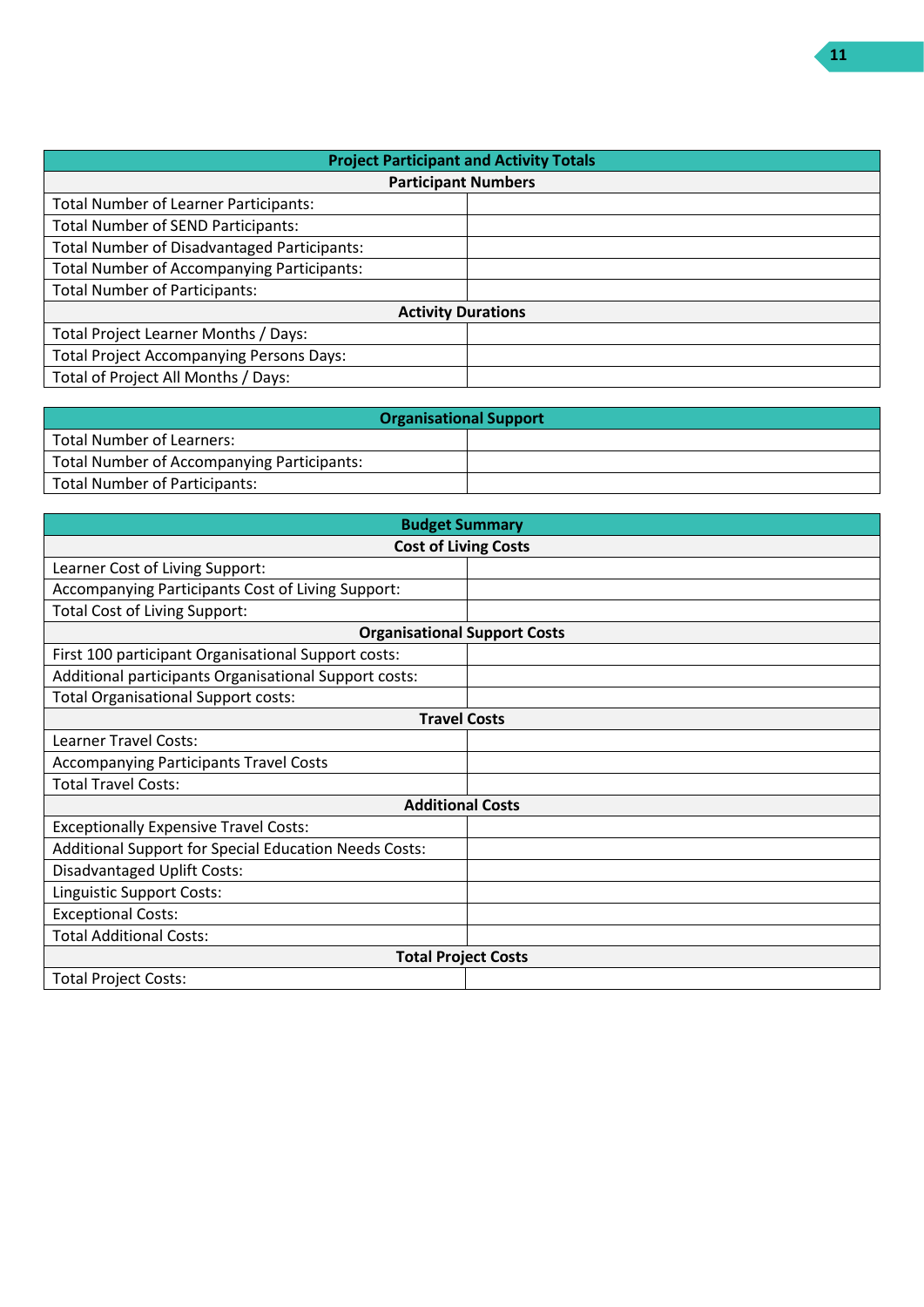| <b>Project Plan</b>                 |                                |                                   |                                       |                             |
|-------------------------------------|--------------------------------|-----------------------------------|---------------------------------------|-----------------------------|
| Payment Related to:                 | Grant Requested <sup>2</sup> : | Payment Request to<br>be made by: | <b>Earliest Payment</b><br>Date $3$ : | <b>Activity Start Date:</b> |
| Organisational Support <sup>4</sup> |                                |                                   |                                       |                             |
| Activity 1                          |                                |                                   |                                       |                             |
| <b>Activity 2</b>                   |                                |                                   |                                       |                             |
| Activity 3                          |                                |                                   |                                       |                             |
| Activity 4                          |                                |                                   |                                       |                             |
| <b>Activity 5</b>                   |                                |                                   |                                       |                             |
| Activity 6                          |                                |                                   |                                       |                             |
| Activity 7                          |                                |                                   |                                       |                             |
| Activity 8                          |                                |                                   |                                       |                             |
| Activity 9                          |                                |                                   |                                       |                             |
| Activity 10                         |                                |                                   |                                       |                             |
| Activity 11                         |                                |                                   |                                       |                             |
| Activity 12                         |                                |                                   |                                       |                             |
| Total Payments to be<br>Requested:  |                                |                                   |                                       |                             |

<sup>&</sup>lt;sup>2</sup> Please note, 80% of the indicated 'Grant Requested' (per activity) will initially be paid. The remaining 20% will be paid upon submission of the Final Report when all activities have been completed – please see Annex 1 of your Grant Agreement for further details

<sup>\*</sup> This will be paid by the TSA without being triggered by the Grant Recipient through submission of Payment Request

<sup>&</sup>lt;sup>3</sup> In line with paragraph 4.11 of your Grant Agreement: Unless otherwise stated in these Conditions, the TSA intends to make payment of the Grant within forty (40) days of the TSA approving the Grant Recipient's Request, but shall make payment to the Grant Recipient no later than sixty (60) days of approving the Grant Recipient's Request. Payment is to be in the month of Anticipated Point of Expenditure

<sup>&</sup>lt;sup>4</sup> This will be paid by the TSA without being triggered by the Grant Recipient through submission of Payment Request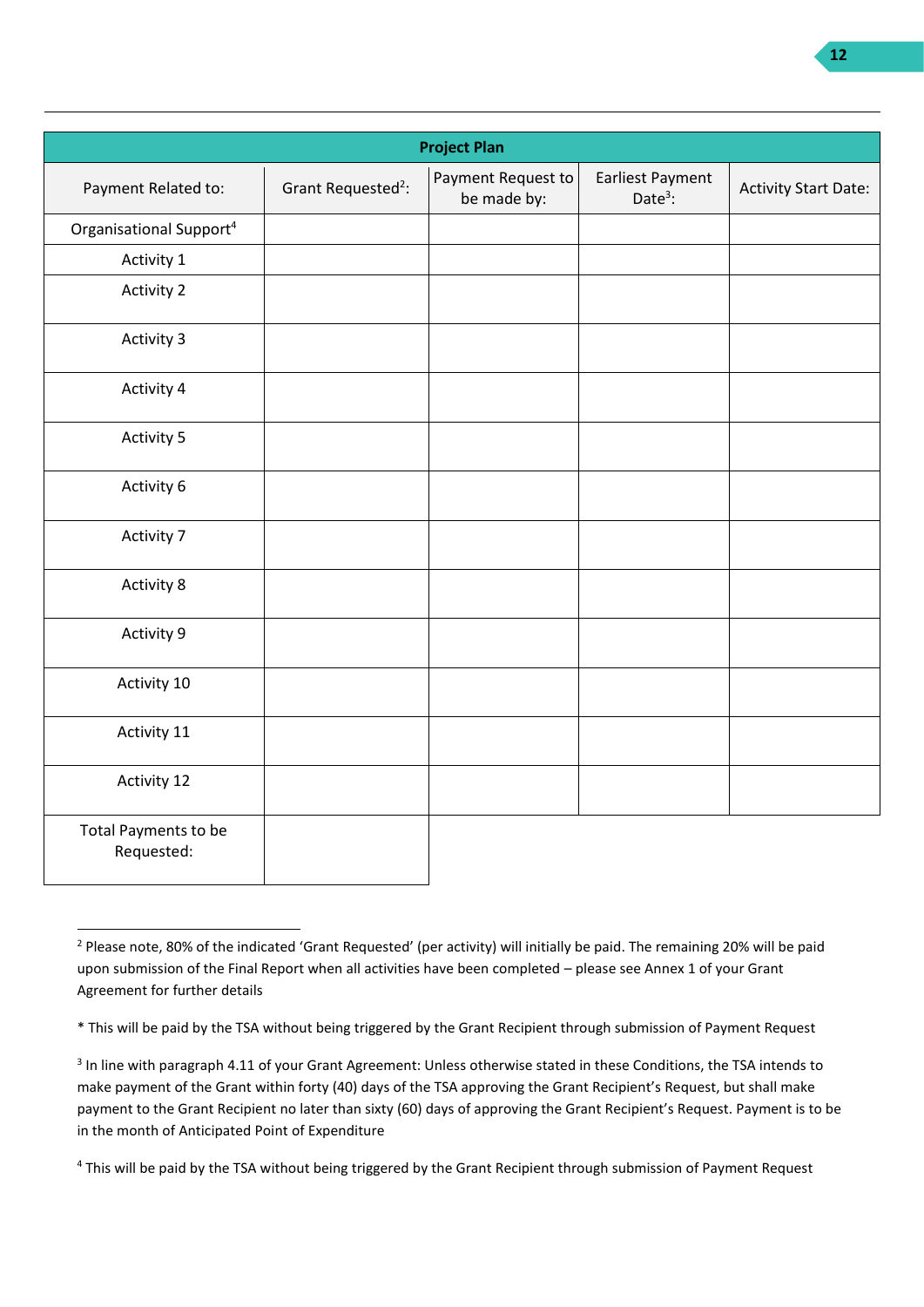## <span id="page-12-0"></span>**ANNEX 3 – NOT USED**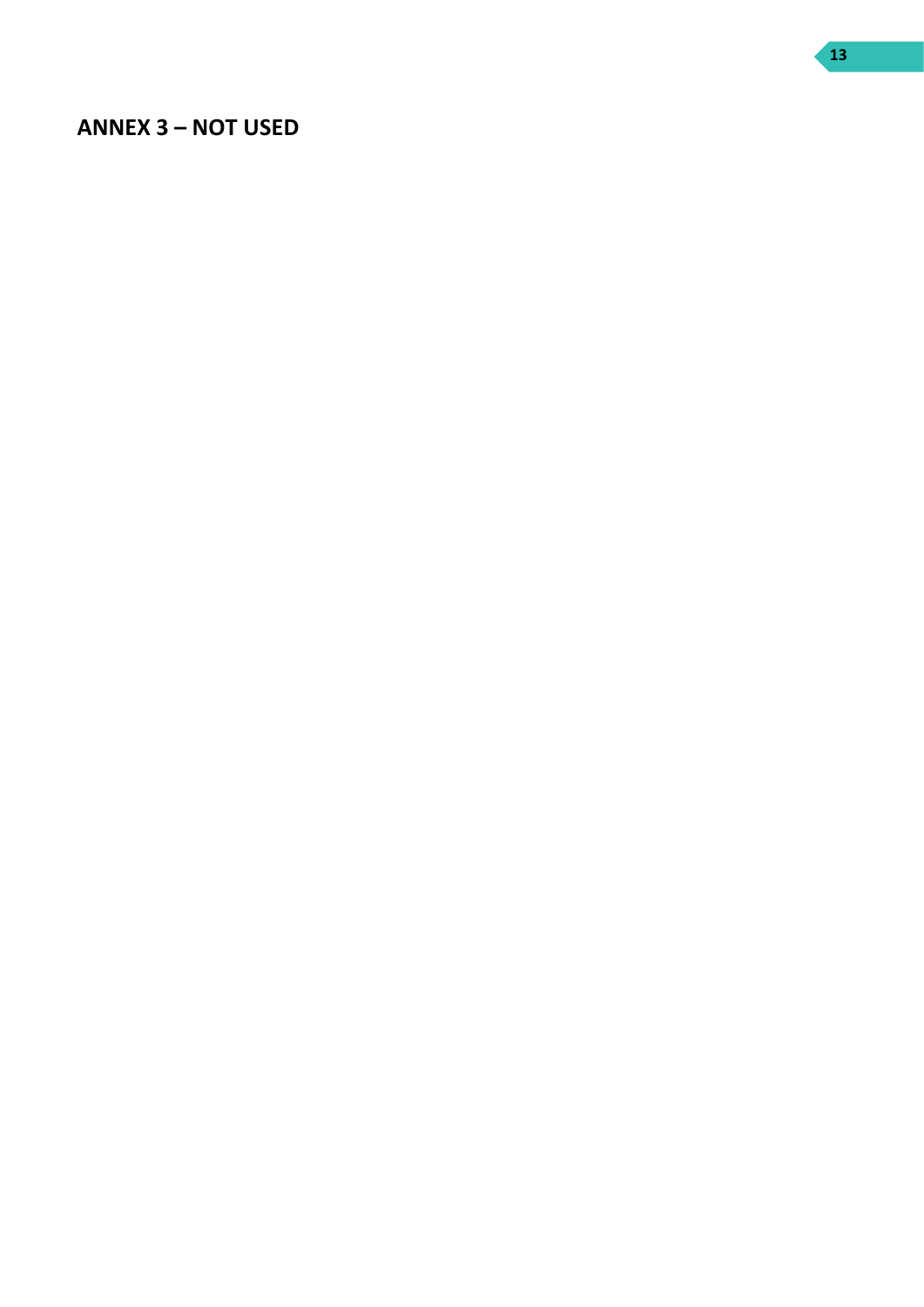# <span id="page-13-0"></span>**ANNEX 4 – GRANT RECIPIENT'S BANK DETAILS**

**Please insert your organisation's letterhead on this form.**

## **Bank detail form**

Text boxes will automatically expand as you type in the details. **Guidance notes on next page.**

| Turing Project Reference Number                                                                                                                                                                       |  |  |           |
|-------------------------------------------------------------------------------------------------------------------------------------------------------------------------------------------------------|--|--|-----------|
| Organisation or applicant full name                                                                                                                                                                   |  |  |           |
| Organisation or applicant registered<br>address                                                                                                                                                       |  |  |           |
| Bank account holder's name                                                                                                                                                                            |  |  |           |
| Bank & Branch Name                                                                                                                                                                                    |  |  |           |
| <b>Bank Branch Address</b>                                                                                                                                                                            |  |  |           |
| <b>Bank Branch Postcode</b>                                                                                                                                                                           |  |  |           |
| <b>Account Number</b>                                                                                                                                                                                 |  |  |           |
| Sort code (UK)                                                                                                                                                                                        |  |  |           |
| Swift/International BIC Code                                                                                                                                                                          |  |  |           |
| <b>IBAN Number</b>                                                                                                                                                                                    |  |  |           |
| Fedwire/ABA Routing Number                                                                                                                                                                            |  |  |           |
| (for USA banks only)                                                                                                                                                                                  |  |  |           |
| Registered VAT number (if<br>applicable)                                                                                                                                                              |  |  |           |
| Company registration number (if<br>applicable)                                                                                                                                                        |  |  |           |
| The British Council will pay in GB Sterling                                                                                                                                                           |  |  |           |
| Confirm the account specified will accept payments in the currency<br>above                                                                                                                           |  |  | confirmed |
| Routing Bank Information: If the payment requires to be redirected via a routing bank please provide<br>the routing information below. The following information must be provided if the IBAN / SWIFT |  |  |           |
| numbers do not correspond with your bank account number and sort code details.                                                                                                                        |  |  |           |
| Routing bank & branch name                                                                                                                                                                            |  |  |           |

**14**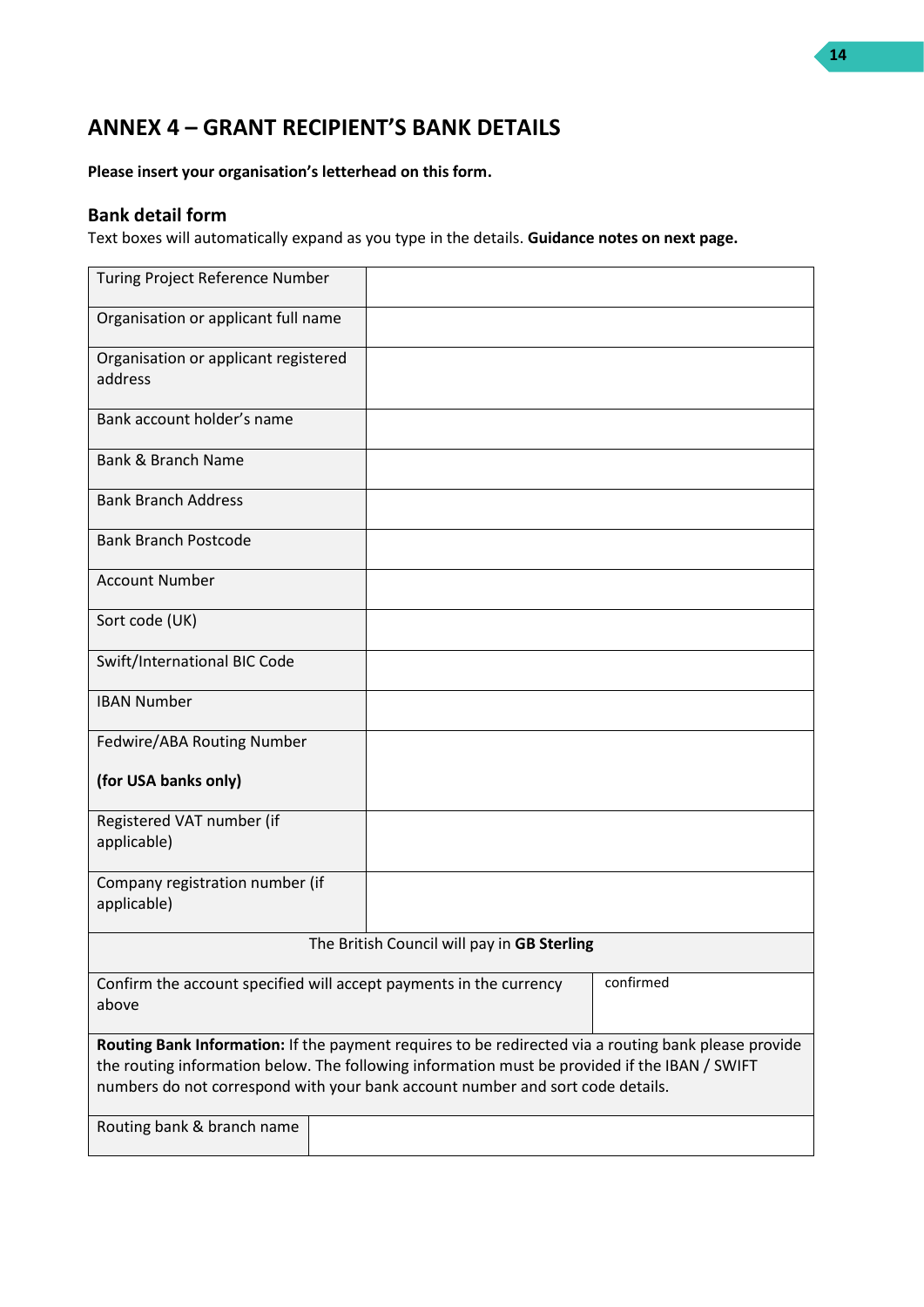| Routing Account number                         |  |
|------------------------------------------------|--|
| Routing Bank & Branch Code<br>/ Sort code (UK) |  |

## **Financial sanctions**

I warrant that the individual or organisation above is not subject to any financial sanctions which would prohibit receipt of funds from the British Council; is not connected to any such person; and will not transfer funds received from the British Council to any such person.

## **Your details**

I confirm that the details provided above are full and accurate. Missing or incorrect information may result in attempted payments made by the British Council being returned from your bank as unsuccessful. The British Council will accept no responsibility for any delays or loss that occurs as a result.

| <b>Name</b> | <b>Position</b> |  |
|-------------|-----------------|--|
| Signature   | <b>Date</b>     |  |

#### **Person to contact for payment queries and notification of payment**

| <b>Name</b>          | <b>Position</b> |  |
|----------------------|-----------------|--|
|                      |                 |  |
|                      |                 |  |
|                      |                 |  |
| <b>Email address</b> | Tel. no         |  |
|                      |                 |  |

Please ensure that you provide accurate information especially for payment made in other currency than GBP.

Add email address for remittance advice if different from above.

| <b>Email address</b> | rel. no |  |
|----------------------|---------|--|
|                      |         |  |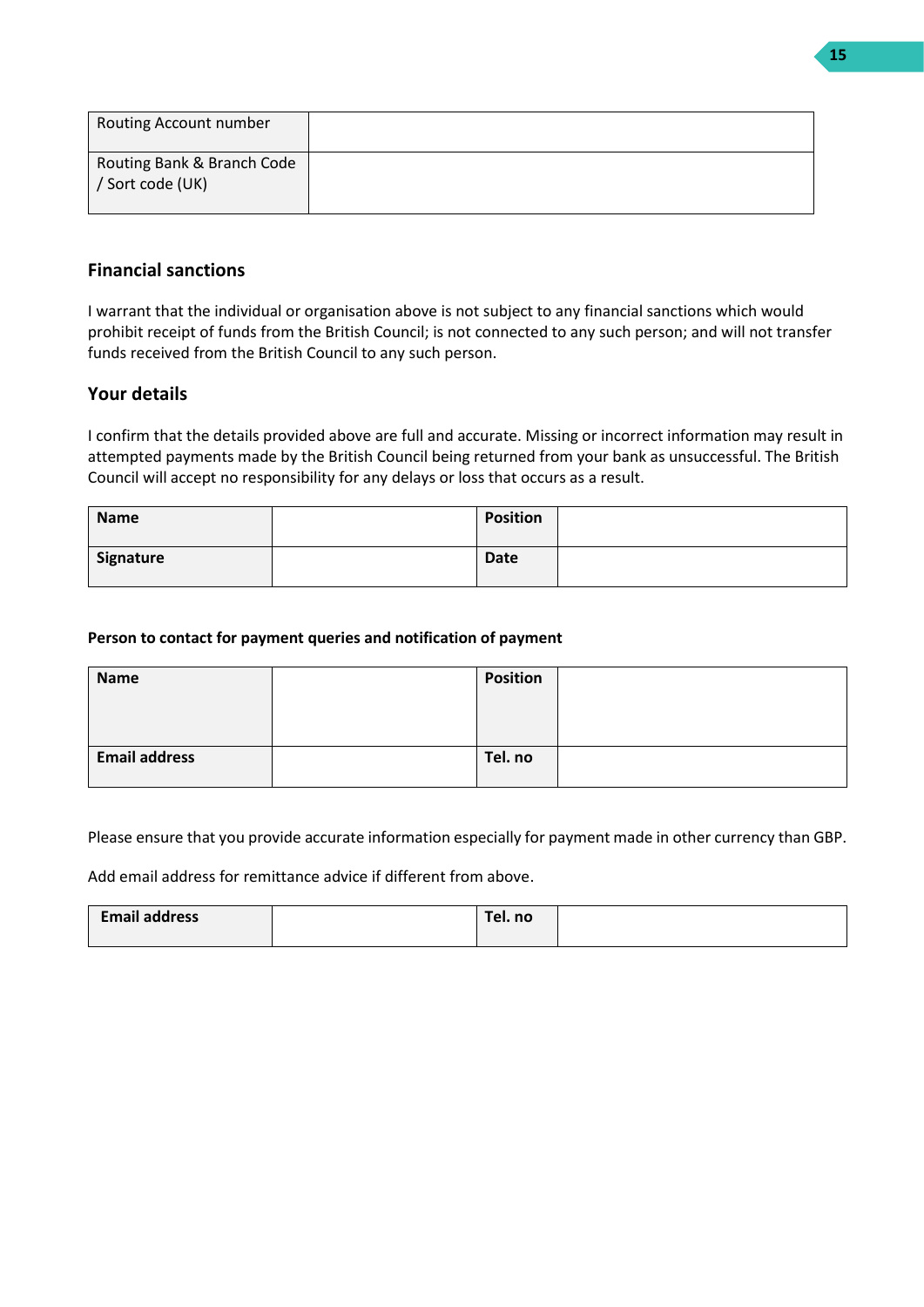# **Bank Details Help Guide**

To enable us to make payment to you, you must be set up on our SAP system, for which we need your full bank details. You will be assigned a unique vendor number on the SAP system, which should be quoted on all invoices/payment queries. Please complete this form electronically. Either paste the completed form onto your electronic letterhead and e-mail in a PDF format to your contact at the British Council or print it out on your own letterhead and return the form. We recommend that you keep a copy of this form for your own records.

**If you do not have letterhead, please sign the declaration at the bottom of the form as authorisation that the information you have given is correct, and return to the British Council. Should the bank details change, please notify your British Council contact immediately.**

| <b>Turing Project Reference</b><br>Number              | Your Turing project reference code (referenced in your grant agreement)                                                         |
|--------------------------------------------------------|---------------------------------------------------------------------------------------------------------------------------------|
| <b>Organisation or Applicant</b><br>full name          | Your full name or your organisation's full name                                                                                 |
| <b>Organisation or Applicant</b><br>registered address | The address your organisation is registered in. You do not need to complete<br>this if the form is on your official letterhead. |
| Account holder's name                                  | The name the bank account is registered to.                                                                                     |
| <b>Bank &amp; Branch Name</b>                          | The name and branch of your bank.                                                                                               |
| <b>Bank Branch Address</b>                             | The address of the branch holding your account.                                                                                 |
| <b>Bank Branch Postcode</b>                            | The postcode of the branch holding your account.                                                                                |
| <b>Account Number</b>                                  | For the UK this consists of 8 numbers, but this can vary if the account is held<br>in other countries.                          |
| Sort code (UK)                                         | Required for UK accounts.                                                                                                       |
| Swift/International BIC<br>Code                        | Please provide a bank and branch specific Swift code.                                                                           |
| <b>IBAN Number</b>                                     | Required for banks in <b>IBAN</b> countries.                                                                                    |
| Fedwire/ABA Routing<br>Number                          | Only required for USA bank accounts.                                                                                            |
| (for USA banks only)                                   |                                                                                                                                 |
| Registered VAT number                                  | Your organisation's registered VAT number.                                                                                      |

**16**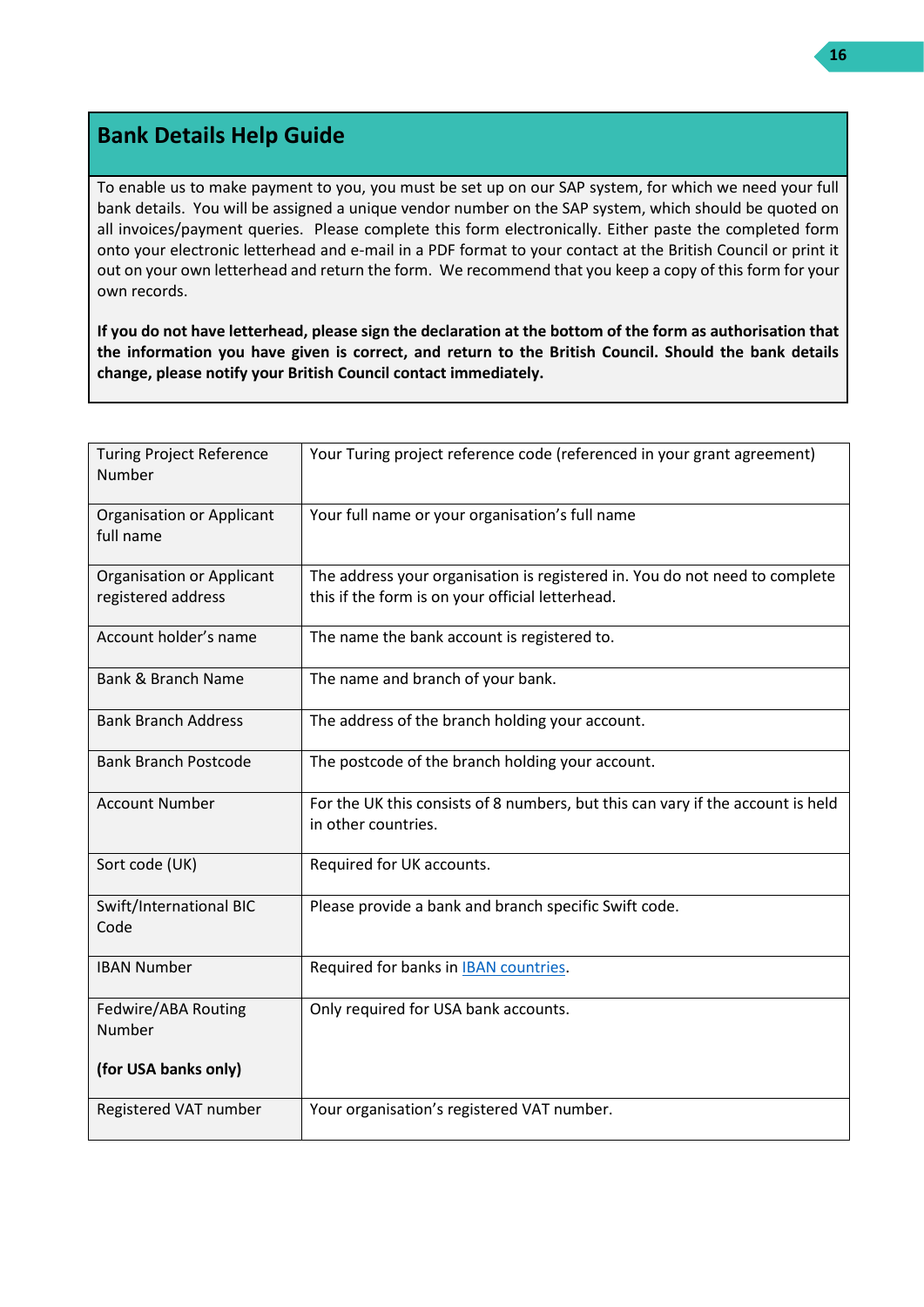| Company registration<br>number (if applicable) | Your organisation's company's house registration number.                                                  |  |
|------------------------------------------------|-----------------------------------------------------------------------------------------------------------|--|
| The British Council will pay                   | The currency in which the British Council agreed to make payments to you.                                 |  |
| in [currency]                                  | This should be specified in our contract with you.                                                        |  |
|                                                | If the payment requires to be redirected via a routing bank please provide the routing information below. |  |
|                                                | The following information must be provided if the IBAN / SWIFT numbers do not correspond with your        |  |
| bank account number and sort code details.     |                                                                                                           |  |
| Routing Bank & branch name                     | The name of the bank and branch the payment is routed through. This                                       |  |
|                                                | will be different to the bank you hold your account.                                                      |  |
| Routing Account number                         | This is usually different from your account number. For the UK this                                       |  |
|                                                | consists of 8 numbers, but this can vary if the account is held in other<br>countries.                    |  |
| Routing Bank & Branch Code /                   | This is usually different from your local bank and branch identifier code                                 |  |
| Sort code (UK)                                 | (this would be the sort code in the UK).                                                                  |  |
|                                                | Required for IBAN countries (see above).                                                                  |  |
|                                                | Routing bank and branch specific Swift code. Some banks in the USA do                                     |  |
|                                                | not have a Swift code. In this case provide equivalent number / code.                                     |  |
|                                                | Australia / New Zealand / South Africa                                                                    |  |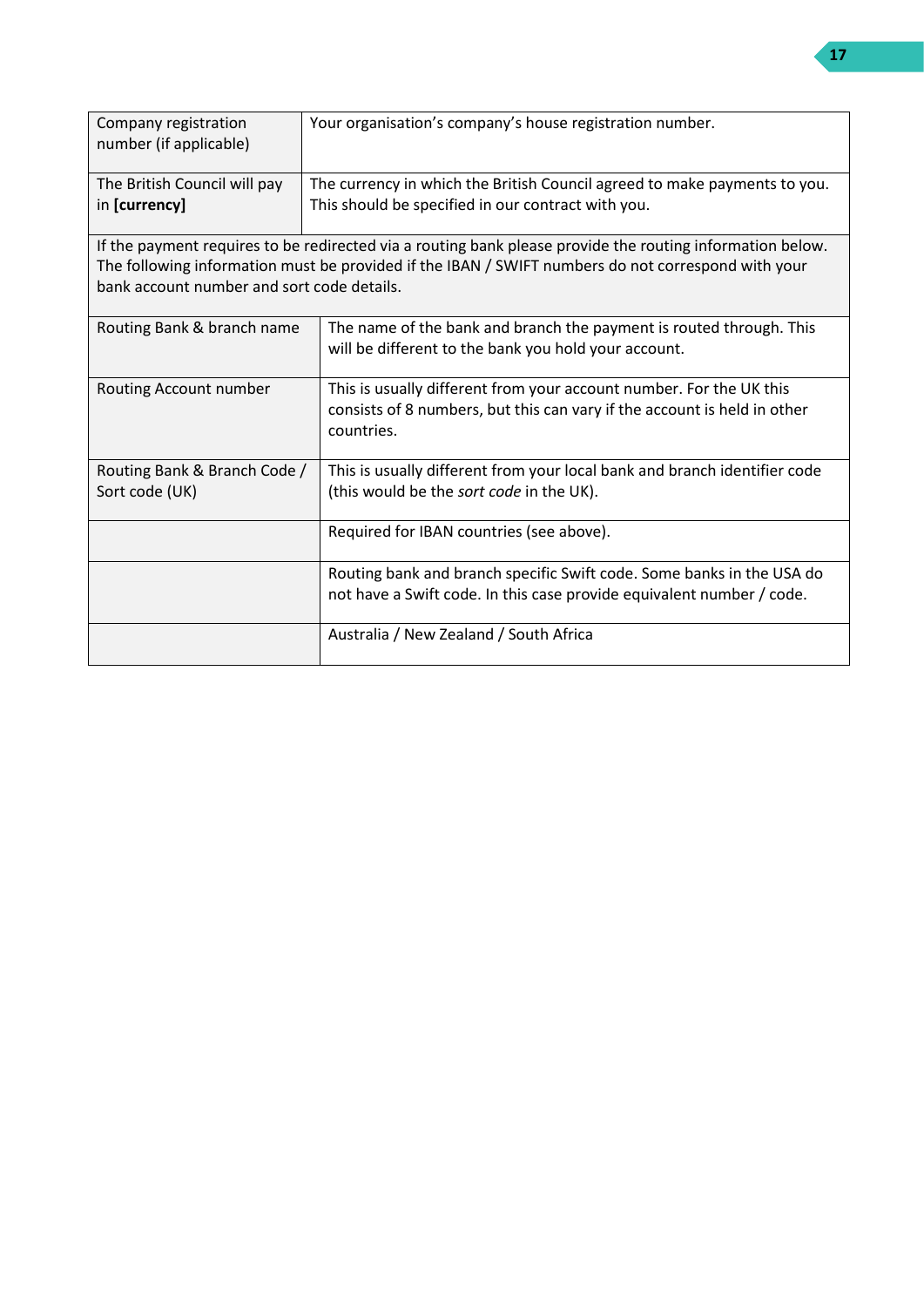## <span id="page-17-0"></span>**ANNEX 5 – NOT USED**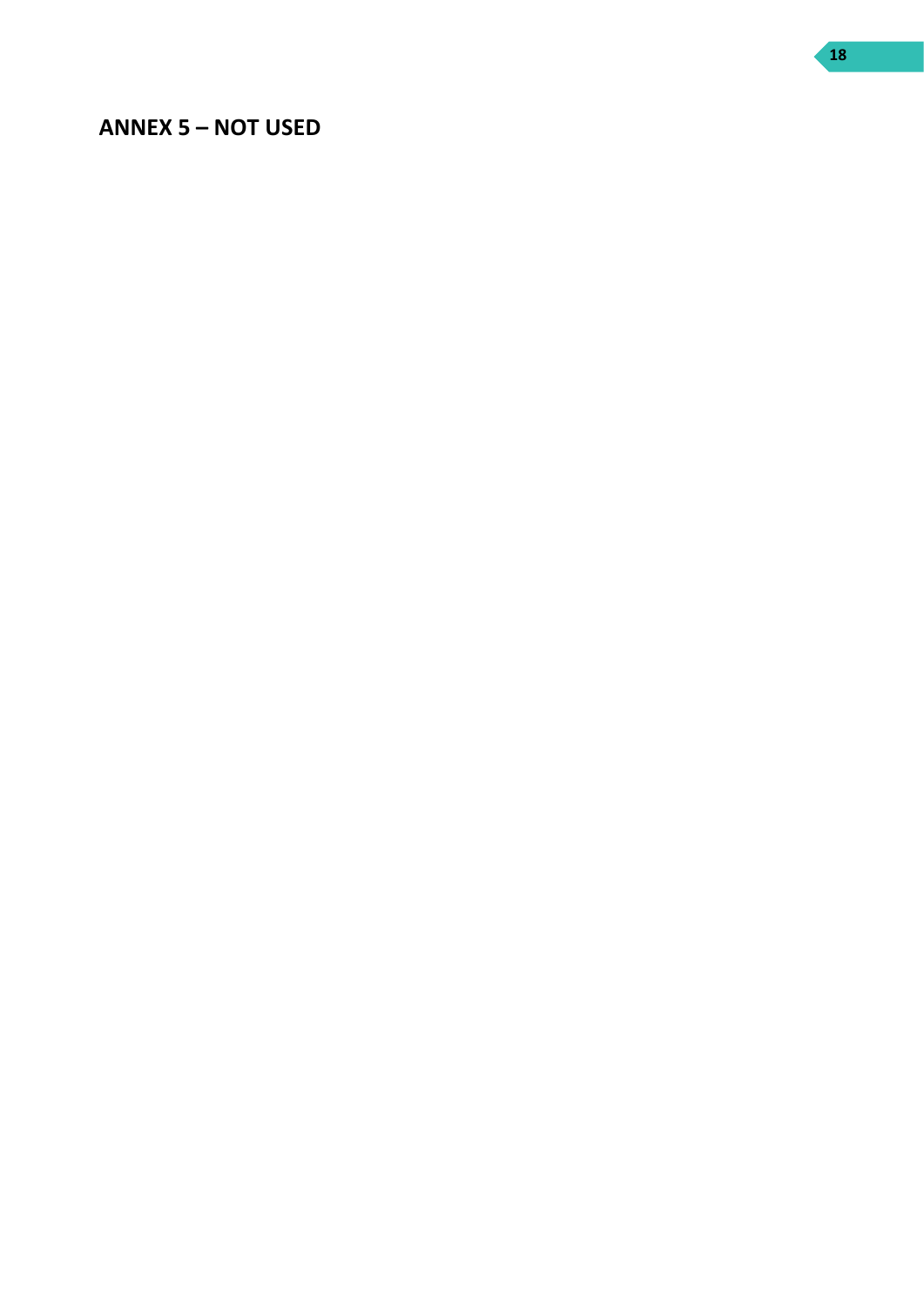# <span id="page-18-0"></span>**ANNEX 6 – AGREED OUTPUTS AND LONGER TERM OUTCOMES**

Please describe the outputs and longer term outcomes of your project. You should refer to the Positive Impact section of your application form and describe any changes to the intended outputs and longer term outcomes in your response.

| Please describe the learning<br>outcomes your participants<br>acquired as a result of the<br>placement.                         | Free text box - 500 words |
|---------------------------------------------------------------------------------------------------------------------------------|---------------------------|
| How were the learning outcomes<br>assessed and recognised?                                                                      | Free text box - 500 words |
| What were the unexpected<br>learning outcomes or other longer<br>term outcomes of the placements<br>that you wish to highlight? | Free text box - 500 words |
| What has been the impact to your<br>institution/organisation from<br>participating in the Turing<br>Scheme?                     | Free text box - 500 words |
| Please list any recognised<br>qualifications the placements have<br>contributed to.                                             | Free text box - 500 words |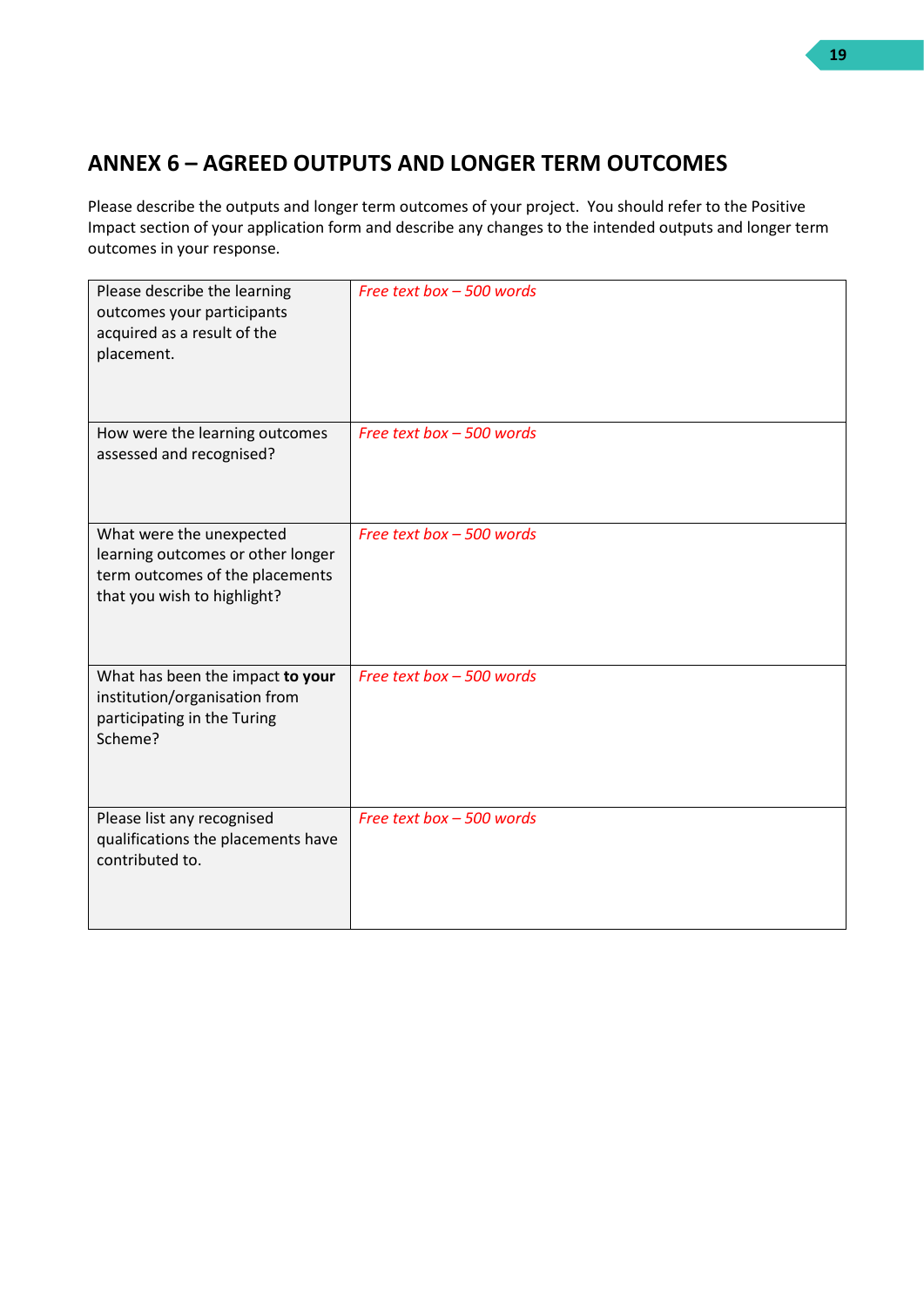# <span id="page-19-0"></span>**ANNEX 7 – CONTACT DETAILS**

The main TSA contact details in connection with the Grant are<sup>5</sup>:

| <b>Name of contact</b> | <b>Ecorys UK Ltd</b>                                                                |
|------------------------|-------------------------------------------------------------------------------------|
| <b>Email address</b>   | Turing-Scheme@ecorys.com                                                            |
| Telephone number       | N/A                                                                                 |
| <b>Postal address</b>  | Albert House, Quay Place, 92-93 Edward<br>Street, Birmingham B1 2RA, United Kingdom |

| <b>Name of contact</b>  | <b>British Council</b>                                                                                                |
|-------------------------|-----------------------------------------------------------------------------------------------------------------------|
| <b>Email address</b>    | Turing.scheme@britishcouncil.org                                                                                      |
| <b>Telephone number</b> | 0161 957 7755                                                                                                         |
| <b>Postal address</b>   | <b>British Council Customer Service UK</b><br><b>Bridgewater House</b><br>58 Whitworth Street<br>Manchester<br>M1 6BB |

This information is correct at the date of the Grant Funding Agreement. The TSA will send you a revised contact sheet if any of the details changes.

The Grant Recipient's main contact in connection with the Grant Funding Agreement is:

## **Contact Person**

| Organisation                    |  |
|---------------------------------|--|
| <b>First and last name</b>      |  |
| <b>Position in organisation</b> |  |
| <b>Email address</b>            |  |
| Telephone number                |  |
| Fax number                      |  |

<sup>5</sup> To be deleted as appropriate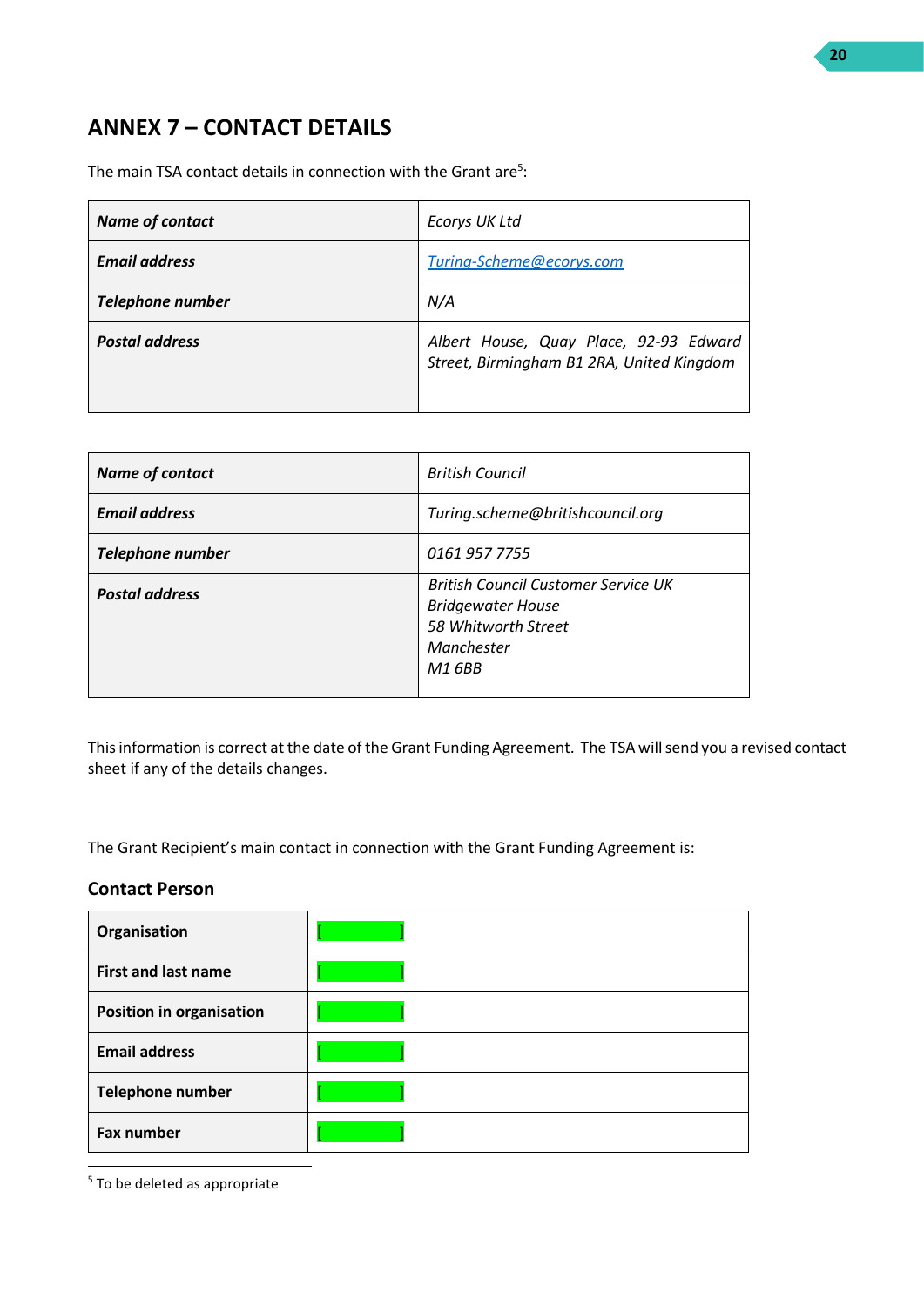| <b>Postal address</b> |  |
|-----------------------|--|
|-----------------------|--|

Any communication from the TSA to the Grant Recipient must be sent to the above address and/or contact details.

## **Legal Representative**

A legal representative should be the person who is authorised to enter into a legally binding commitment on behalf of the Grant Recipient. We strongly recommend that the person acting as the legal representative is different from the contact person for the applicant organisation.

| <b>First and last name</b>      |  |
|---------------------------------|--|
| <b>Position in organisation</b> |  |
| <b>Email address</b>            |  |
| Telephone number                |  |
| <b>Postal address</b>           |  |

Please inform the TSA if the Grant Recipient's main contact changes, or if there is any change to the organisation's legal representative.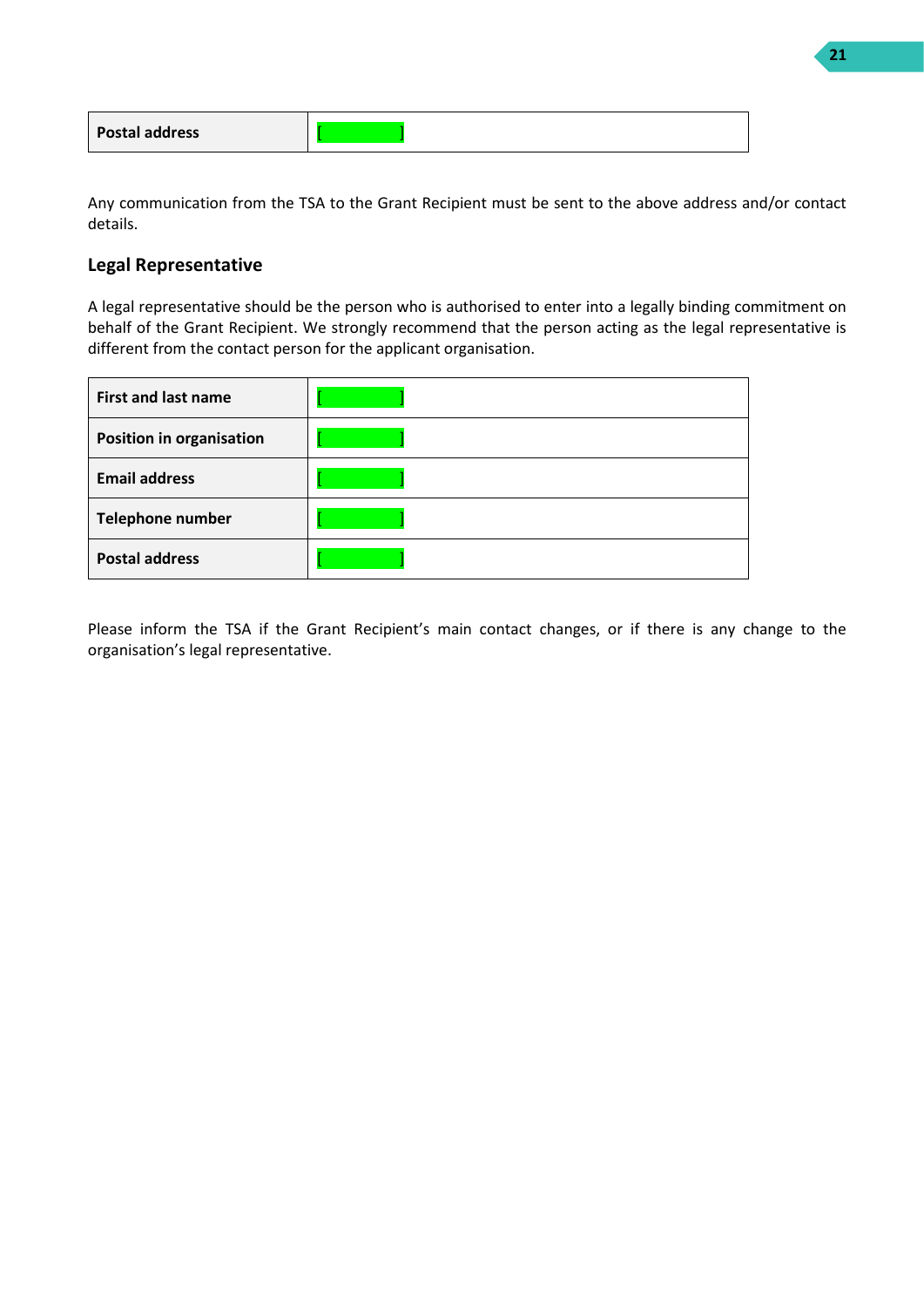# <span id="page-21-0"></span>**ANNEX 8 – PROTECTION OF CHILDREN AND VULNERABLE ADULTS**

- 1. The Grant Recipient warrants that, in relation to all activities in connection with the Funded Activities where the Funded Activity is taking place the Grant Recipient adheres to the relevant Domestic Law including any relevant statutory and non-statutory guidance relevant to the sector, nation and overseas territory, and that under 18-year olds are safe on any international exchange.
- 2. Grant Recipients must ensure they adhere to the safeguarding requirements of each devolved nation ensuring compliance with all legislation and statutory guidance relevant at any time to the safeguarding and protection of children and vulnerable adults (including without limitation, the UN Convention on the Rights of the Child and the Children Act 1989 and "Safeguarding Vulnerable Groups, 2006), and with the TSA's Child Protection Policy as may be amended from time to time. Grant Recipients must also comply with relevant UK legislation and relevant legislation in the country of each partner when planning and executing a mobility.
- 3. The Grant Recipient acknowledges that, for the purposes of the Safeguarding Vulnerable Groups Act 2006, and any regulations made thereunder, as amended from time to time (the "**SVGA**"), and where the location is England or Wales, it is the "Regulated Activity Provider" in respect of any "Regulated Activity" (both as defined in the SVGA) carried out in connection with the Funded Activities and that it will comply in all respects with the SVGA and any regulations or orders made thereunder. Equivalent provisions in equivalent legislation applicable in locations other than England and Wales shall apply in those locations.
- 4. The Grant Recipient will ensure that it is (and that any individual engaged by it to carry out Regulated Activity in connection with the Funded Activities) is subject to a valid enhanced disclosure check undertaken through the Disclosure and Barring Service (**DBS**) including a check against the adult's barred list or the children's barred list, as appropriate or a valid local equivalent e.g. police certificate if the individual engaged is outside England or Wales. Where applicable, the Grant Recipient shall monitor the level and validity of the checks under this paragraph for each member of staff or other individual engaged by it to carry out Regulated Activity in connection with the Funded Activities.
- 5. The Grant Recipient warrants that at all times whilst this Grant Funding Agreement is in force, it has not, and has no reason to believe that any person who is or will be employed or engaged by the Grant Recipient in connection with the Funded Activities, is barred from carrying out such employment or engagement.
- 6. The Grant Recipient shall immediately notify the TSA of any information that the TSA reasonably requests to enable the TSA to be satisfied that the obligations of this Annex have been met.
- 7. The Grant Recipient shall refer information about any person employed or engaged by it to carry out Regulated Activity in connection with the Funded Activities to the Disclosure and Barring Service (**DBS**) where it removed permission for such person to carry out the Regulated Activity (or would or might have, if such person had not otherwise ceased to engage in the Regulated Activity), because, in its opinion, such person has harmed or poses a risk of harm to children and/or vulnerable adults.
- 8. The Grant Recipient shall not employ or use the services of any person who is barred from, or whose previous conduct or records indicate that he or she would not be suitable to carry out Regulated Activity or who may otherwise present a risk to children and / or vulnerable adults.
- 9. The Grant Recipient is required to complete and return the Turing Safeguarding Checklist (below) confirming legal and regulatory requirements must be adhered to when working with children directly or delivering work that has an impact on children. All requirements must be in place before any Funded Activity takes place and the TSA has a right to request a copy of all child protection documentation at any time.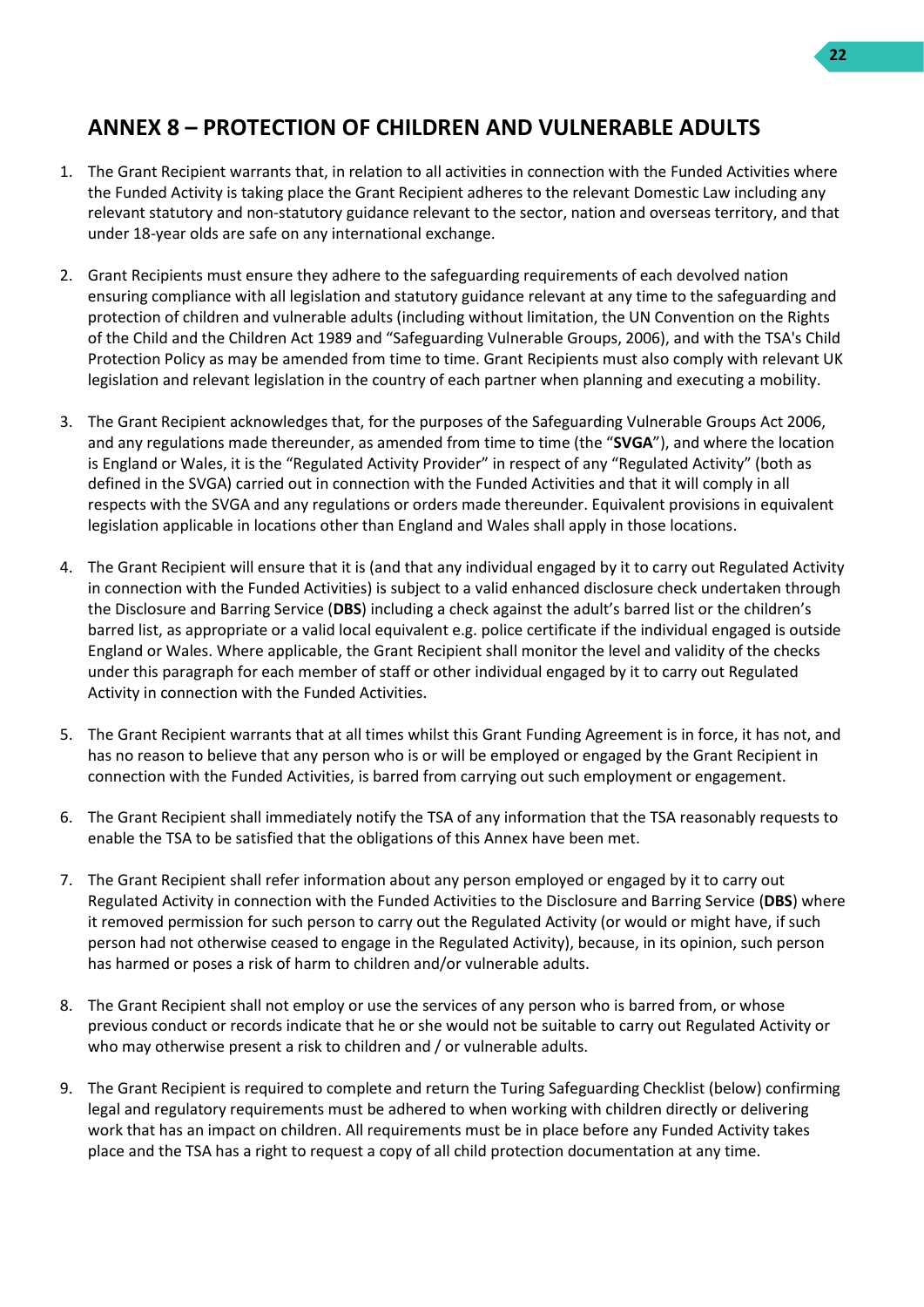## **Turing Safeguarding Checklist**

A child is defined as anyone under the age of 18 years. The checklist below details the requirements that must be adhered to when working with children directly or when delivering work that has an impact on children. All requirements must be in place before an activity takes place and the TSA has the right to request a copy of all relevant documentation at any time.

| <b>Child Protection Requirement</b>                              |                                                                                                                                                                                                                                                                                                                                                                                                                                                                                                                                                                                                                                                                                                                                                                                                                                                                                  | <b>Please tick</b> |           | <b>Comment</b> |
|------------------------------------------------------------------|----------------------------------------------------------------------------------------------------------------------------------------------------------------------------------------------------------------------------------------------------------------------------------------------------------------------------------------------------------------------------------------------------------------------------------------------------------------------------------------------------------------------------------------------------------------------------------------------------------------------------------------------------------------------------------------------------------------------------------------------------------------------------------------------------------------------------------------------------------------------------------|--------------------|-----------|----------------|
|                                                                  |                                                                                                                                                                                                                                                                                                                                                                                                                                                                                                                                                                                                                                                                                                                                                                                                                                                                                  | <b>Yes</b>         | <b>No</b> |                |
| <b>Preparation and Planning:</b>                                 |                                                                                                                                                                                                                                                                                                                                                                                                                                                                                                                                                                                                                                                                                                                                                                                                                                                                                  |                    |           |                |
| <b>Safeguarding</b><br><b>Policies and</b><br><b>Procedures</b>  | Clear line of accountability by having someone at<br>the top level in your organisation to take leadership<br>responsibility for child protection arrangements,<br>including the commissioning and/or provision of<br>services.<br>Up-to-date Safeguarding or Child Protection Policy,<br>signed by the most senior person in your<br>organisation, that is written clearly, it is accessible<br>and available to all relevant stakeholders, including<br>children.<br>The safeguarding arrangements include a clear<br>referral pathway for any welfare concerns or                                                                                                                                                                                                                                                                                                             |                    |           |                |
| <b>Designated</b><br><b>Safeguarding Lead</b><br>(or equivalent) | allegations of abuse.<br>Visit leaders have met with the Designated<br>Safeguarding Lead (or equivalent within your<br>organisation) and have considered which<br>arrangements need to be in place in both countries<br>to ensure the wellbeing of all participants.                                                                                                                                                                                                                                                                                                                                                                                                                                                                                                                                                                                                             |                    |           |                |
| <b>Staff</b>                                                     | Safe recruitment procedures are in place to carefully<br>screen applicants (staff and volunteers) and to help<br>prevent unsuitable individuals working with<br>children.<br>Clear whistleblowing procedures, are suitably<br>referenced in staff training and codes of conduct.<br>Appropriate support for staff is offered, including<br>undertaking mandatory induction and child<br>protection training.<br>All staff and volunteers engaged in regulated activity<br>with those under 18 years old have undergone an<br>enhanced DBS check.<br>Ratios of staff to students have been agreed and<br>consideration given in respect of the age of the<br>children, whether any of the children have special<br>educational needs and disabilities, the nature of the<br>visit and activities, the experience of those<br>accompanying participants, duration of the visit and |                    |           |                |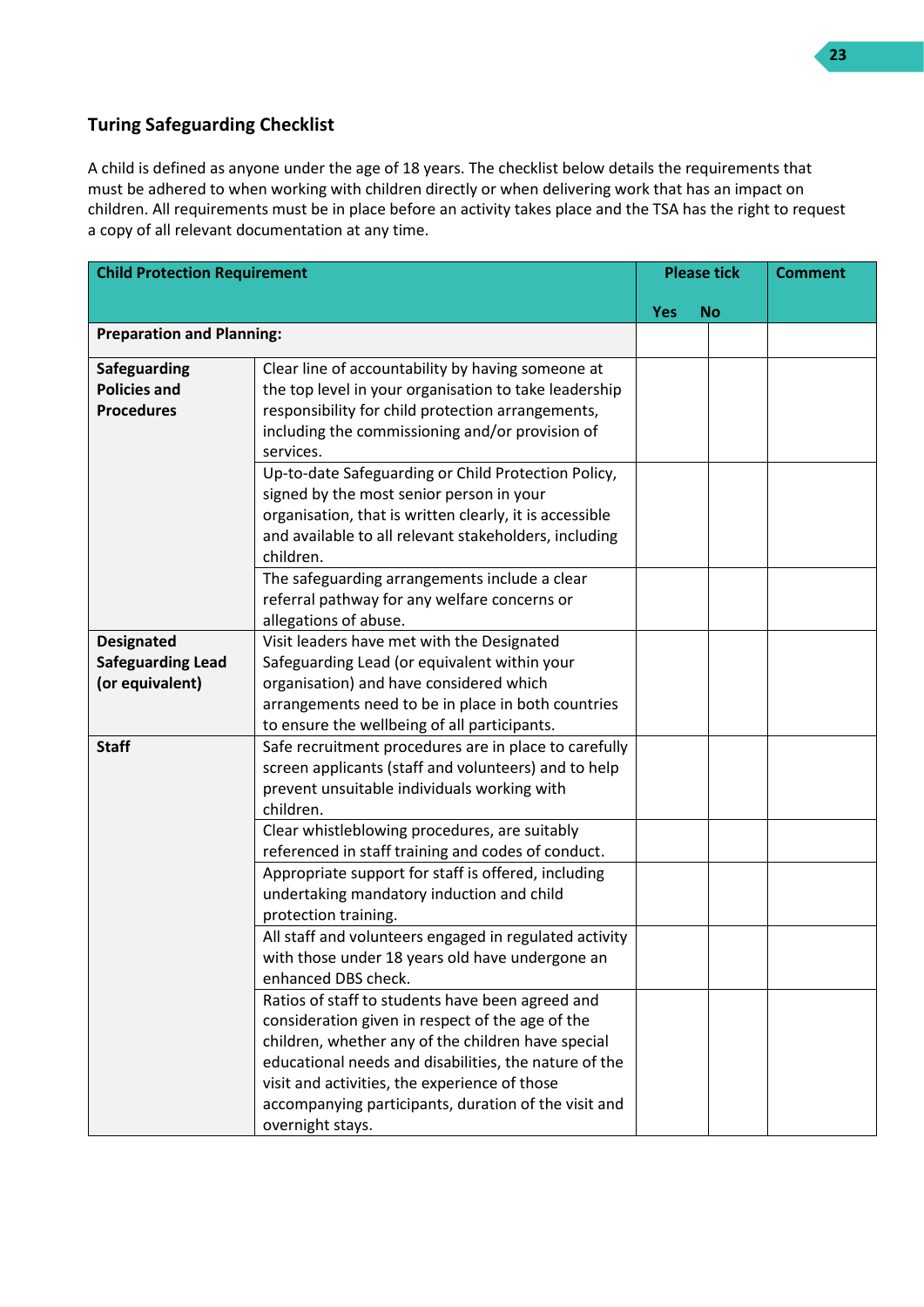|                            | All accompanying staff members have been                  |  |  |
|----------------------------|-----------------------------------------------------------|--|--|
|                            | informed of their roles and responsibilities and          |  |  |
|                            | reminded of codes of conduct.                             |  |  |
|                            | Staff are aware of any known health conditions the        |  |  |
|                            | children may have including any medication and any        |  |  |
|                            | possible allergies.                                       |  |  |
|                            | All staff have detailed information about                 |  |  |
|                            | parents'/guardians'/carers' emergency contact             |  |  |
|                            | details.                                                  |  |  |
| <b>Pre-Visit and</b>       | The appropriate risk assessments have been                |  |  |
| <b>Planning</b>            | completed and the local authority notified of the         |  |  |
|                            | visit.                                                    |  |  |
|                            | Work has been carried out with partner educational        |  |  |
|                            | organisations overseas to ascertain the nature of         |  |  |
|                            | any safeguarding policies and procedures. This is to      |  |  |
|                            | include the type of criminal record checks that have      |  |  |
|                            | been carried out and other intelligence gathered          |  |  |
|                            | when participants will be staying with families.          |  |  |
|                            | Details provided of the expectations they have of         |  |  |
|                            | host families are confirmed in writing.                   |  |  |
|                            | When feasible and where a visit is being arranged         |  |  |
|                            | for the first time, or involves a significant number of   |  |  |
|                            | new staff members, a preliminary visit has been           |  |  |
|                            | carried out.                                              |  |  |
|                            | Where participants age 18 or over are taking part in      |  |  |
|                            | the exchange, this has been risk assessed and             |  |  |
|                            | additional consideration has been given to the age        |  |  |
|                            | of their partners. These participants are no longer       |  |  |
|                            | legally categorised as children and the                   |  |  |
|                            | school/college should consider whether it is              |  |  |
|                            | appropriate for them to be partnered with a child.        |  |  |
|                            | Consideration must be given to the need for               |  |  |
|                            | participants to have suitable insurance.                  |  |  |
| <b>Children with</b>       | All planning for educational visits and excursions        |  |  |
| <b>Disabilities</b>        | fully considers any child or young person with a          |  |  |
|                            | disability (as defined by the Disability Discrimination   |  |  |
|                            | Act). However, it may be thought unsuitable for           |  |  |
|                            | participants with certain types of disability to be       |  |  |
|                            | offered a homestay situation. If they are integrated      |  |  |
|                            | in a group with children who do not have                  |  |  |
|                            | disabilities, and they are staying with families, then    |  |  |
|                            | it is important that those who are staying in a hotel     |  |  |
|                            | or hostel as part of the programme, are able to visit     |  |  |
|                            | their partner's family.                                   |  |  |
| <b>Information for</b>     |                                                           |  |  |
|                            | Information has been provided to parents/                 |  |  |
| <b>Parents / Guardians</b> | guardians/carers about how welfare concerns or            |  |  |
|                            | instances of abuse can be reported and how these          |  |  |
|                            | will be managed.                                          |  |  |
|                            | Parents/guardians/carers of children involved in the      |  |  |
|                            | trip have full details of where their child is staying, a |  |  |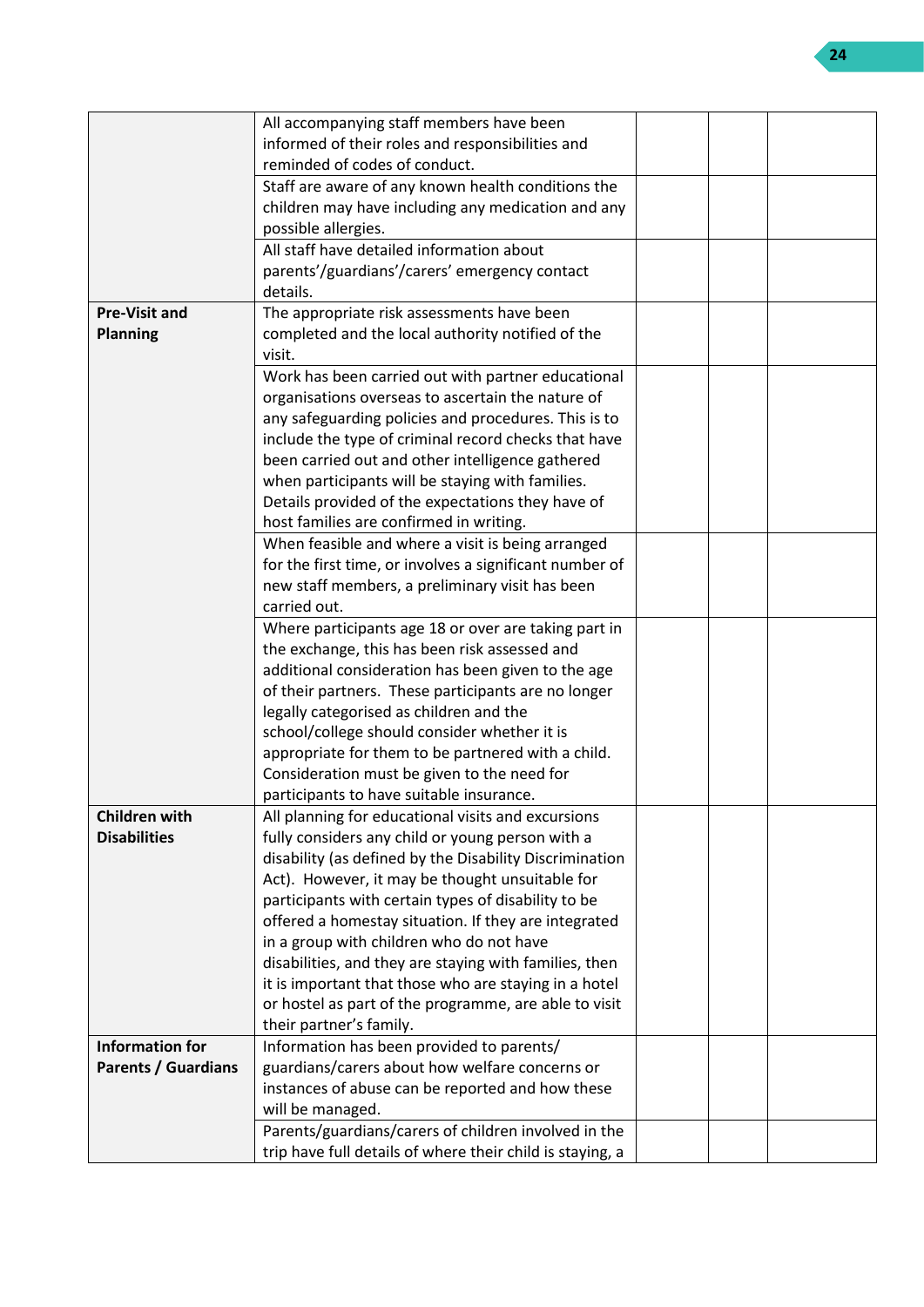|                                            | full itinerary of the trip and emergency contact                                                                  |  |  |
|--------------------------------------------|-------------------------------------------------------------------------------------------------------------------|--|--|
|                                            | telephone numbers                                                                                                 |  |  |
|                                            | Expectations regarding behaviour of participants                                                                  |  |  |
|                                            | under 18 (which are captured in a code of conduct                                                                 |  |  |
|                                            | developed by the Grant Recipient) have been                                                                       |  |  |
|                                            | communicated to parents/guardians/carers.                                                                         |  |  |
| <b>Host Families:</b>                      |                                                                                                                   |  |  |
|                                            | Every reasonable step must be taken to ensure the safety and well-being of young people when they stay with       |  |  |
|                                            | families. Selection and management of host families is crucial to ensuring the safety and protection of children. |  |  |
|                                            |                                                                                                                   |  |  |
| <b>Procedures for</b>                      | The visit leader has ensured that the host                                                                        |  |  |
| selecting host                             | organisation has a procedure in place to assess the                                                               |  |  |
| families                                   | suitability of homestays and obtained confirmation                                                                |  |  |
|                                            | of this in writing                                                                                                |  |  |
|                                            | The selection of host families includes:                                                                          |  |  |
|                                            | Police Checks (where possible)<br>$\blacksquare$                                                                  |  |  |
|                                            | Self-Declaration forms (where possible)                                                                           |  |  |
|                                            | Code of Conduct                                                                                                   |  |  |
|                                            |                                                                                                                   |  |  |
|                                            | House rules                                                                                                       |  |  |
|                                            | Home visit checks                                                                                                 |  |  |
|                                            | Verification of family structure<br>$\blacksquare$                                                                |  |  |
|                                            | Suitability of sleeping arrangements                                                                              |  |  |
|                                            | Selection procedures have been communicated to                                                                    |  |  |
|                                            | parents/guardians/carers and their written                                                                        |  |  |
|                                            | agreement obtained to confirm they are satisfied                                                                  |  |  |
|                                            | with the hosting arrangements and the way in which                                                                |  |  |
|                                            | the hosts have been identified                                                                                    |  |  |
|                                            | Families and children have been carefully matched                                                                 |  |  |
|                                            | and consideration given to particular aspects,                                                                    |  |  |
|                                            | including gender, diet, religious belief, and                                                                     |  |  |
|                                            | additional needs.                                                                                                 |  |  |
| <b>Accommodation</b>                       | All children have his or her own bed in a room of                                                                 |  |  |
|                                            | someone of their own gender, or a separate                                                                        |  |  |
|                                            | bedroom.                                                                                                          |  |  |
|                                            | All children have privacy whilst dressing, washing,                                                               |  |  |
|                                            | and using toilet facilities.                                                                                      |  |  |
| <b>Reporting of Safeguarding Concerns:</b> |                                                                                                                   |  |  |
| <b>Reporting concerns</b>                  | Specific guidance has been provided for the children                                                              |  |  |
|                                            | on how to report any risks or situations which make                                                               |  |  |
|                                            | them feel uncomfortable. This is to include who is the                                                            |  |  |
|                                            | Designated Safeguarding Lead, or equivalent.                                                                      |  |  |
|                                            | Those under 18s participating in a mobility and host                                                              |  |  |
|                                            | families are aware of a 24-hour contact number and                                                                |  |  |
|                                            | have been fully briefed as to procedures should                                                                   |  |  |
|                                            | problems arise. Staff agree to respond to any                                                                     |  |  |
|                                            | concerns immediately and to be available to answer                                                                |  |  |
|                                            | any messages or calls straight away.                                                                              |  |  |
|                                            | Contingency measures are in place if a participant                                                                |  |  |
|                                            | needs to move from the host family.                                                                               |  |  |

**25**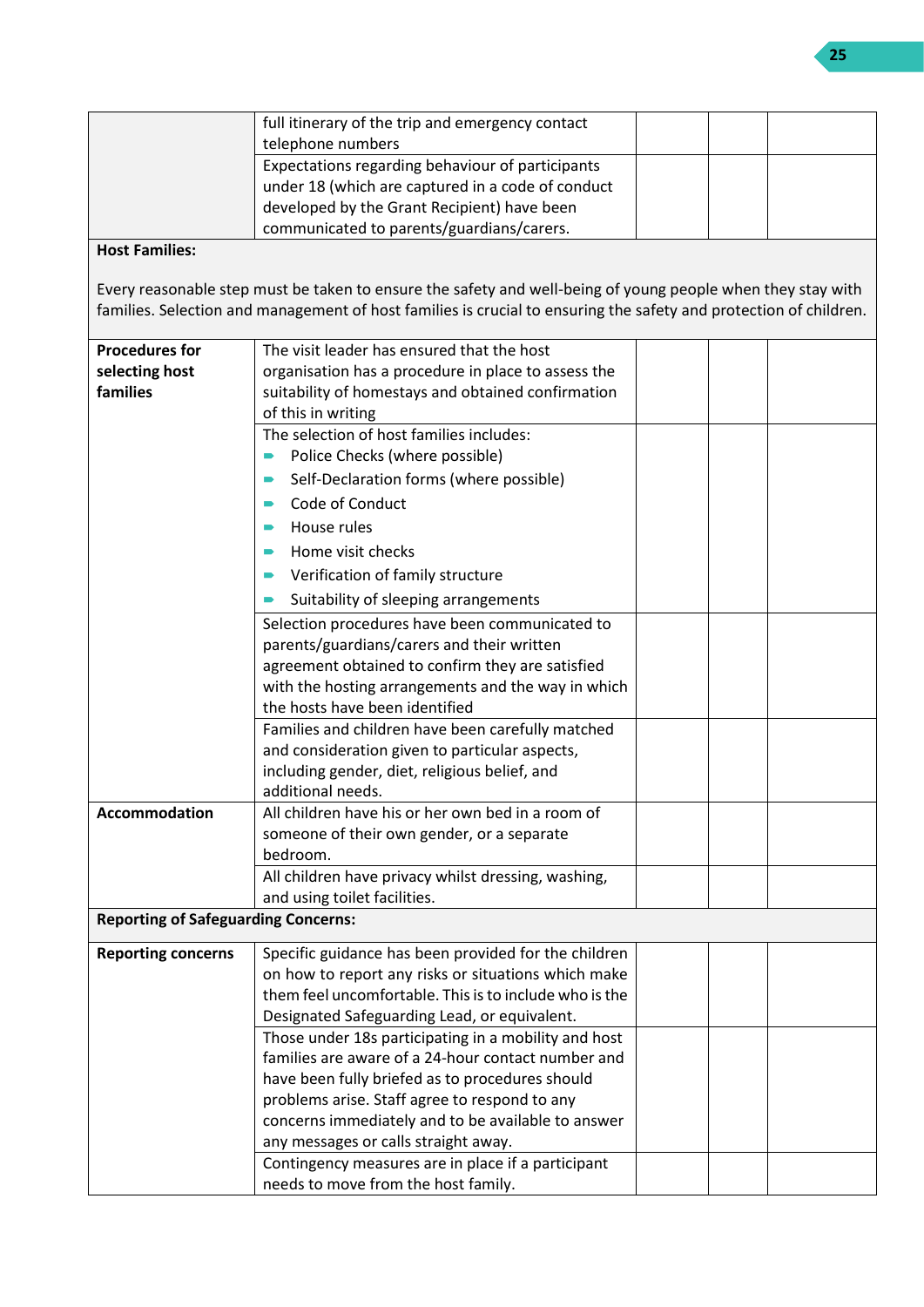| All child protection incidents/allegations/concerns |  |  |
|-----------------------------------------------------|--|--|
| are recorded and reported to the TSA. This includes |  |  |
| those that do not meet the threshold requiring the  |  |  |
| safeguarding lead or head teacher to be alerted.    |  |  |
| Any child protection incident should be             |  |  |
| communicated to the TSA as soon as possible:        |  |  |
| Schools or HE projects                              |  |  |
| turing.scheme@britishcouncil.org                    |  |  |
| Vet or FE projects turing-scheme@ecorys.com         |  |  |
| This is to enable appropriate support and ensure    |  |  |
| due diligence is followed regards risk management   |  |  |
| procedures.                                         |  |  |

This checklist must be completed fully, and digitally signed by either the legal representative as named in the application or a figure of authority within your organisation $6$ .

Please return the completed form to the delivery partner via email.

**Project Number** …………………......................................................................

**Organisation** …………………...........................................................................

**Job Title/Position** …………………………………………………………………..

**Signature** <sup>7</sup>…………………........................................... **Date** ………………...

<sup>6</sup> e.g. Legal Representative/Headmaster/Deputy Head/Designated Safeguarding Officer

<sup>7</sup> A digital signature is required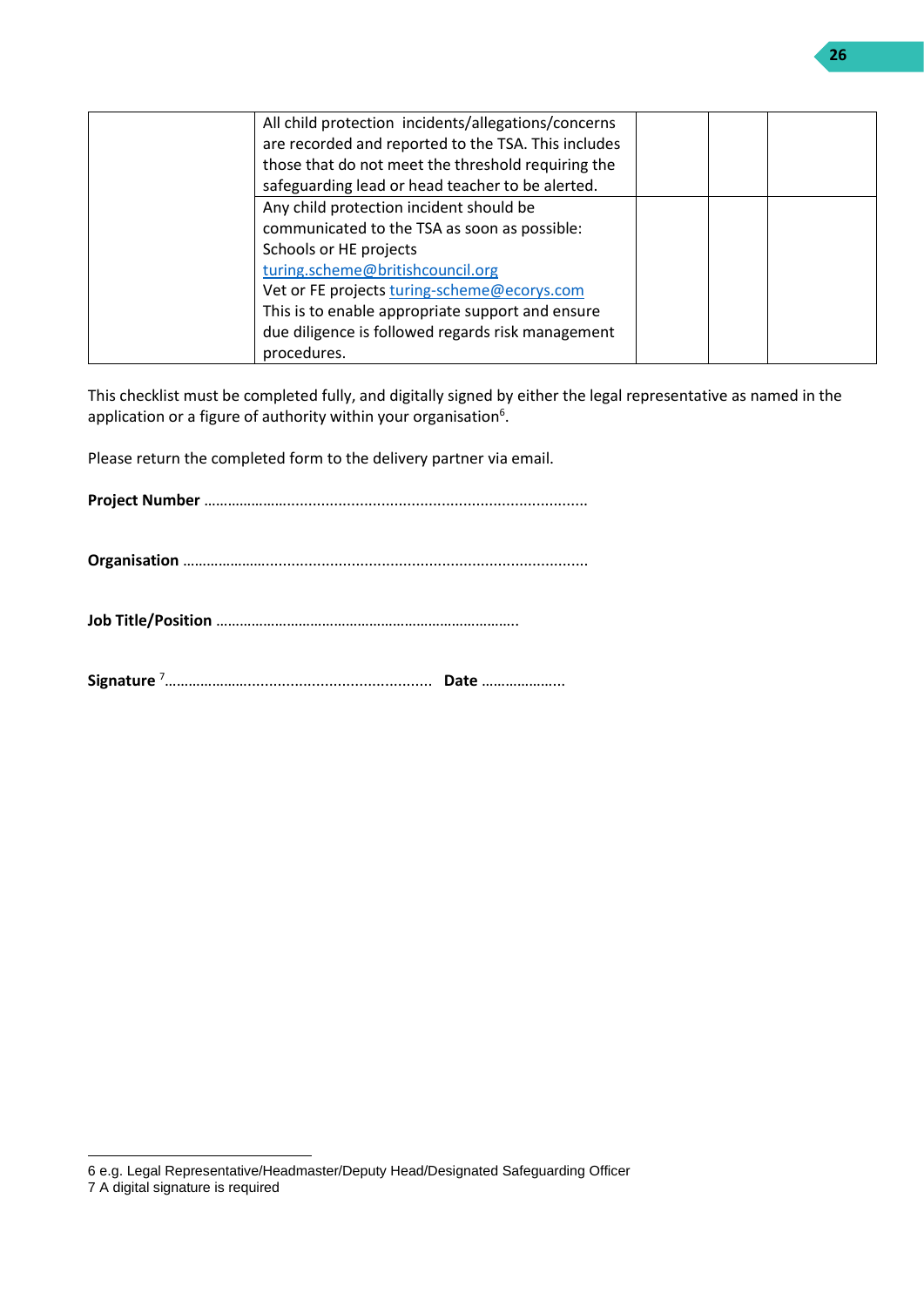# <span id="page-26-0"></span>**ANNEX 9 – ANNUAL CERTIFICATION OF EXPENDITURE**

## **Notes for the completion of this certificate.**

This certificate relates to the arrangements for providing an independent auditor/accountant's report on the grant expenditure.

All Grant Recipients (excluding local authorities and Maintained Schools) who receive grants in excess of £40,000 must complete the form below and submit within twenty eight (28) days of the end of the Project and alongside the Final Report or by the timeframe agreed by TSA.

Local authorities and maintain schools who receive grants in excess of £40,000 will be required to complete Annex 10 (Statement of Grant Usage).

Assurance for grants below £40,000 will be via a Declaration which will form part of the Grant Recipient's Final Report.

The certificate is to be reproduced on headed paper of the Grant Recipients accountant.

Annual Certification of *[insert grant name]* Expenditure for Grant Period Year [20XX-XX]

(i) [Insert name/address of the body] [insert grant ref number]

(ii) [Insert name/address of the external auditor/accountant/organisation]

Dear Sirs

#### **Re: [insert programme / activity number]**

This certificate is provided to [name of Grant Recipient] to enable it to comply with the terms and conditions of the Grant Funding Agreement (GFA). We have obtained limited or reasonable assurance that the expenditure, for which a grant of [insert value of grant awarded  $EXX$ ] for the year ending [insert date] was paid. From this grant the *[insert name of Grant Recipient]* incurred *[insert amount of funding actually spent* by the grant recipient  $EXX$ ] and this was applied for the purposes intended by the TSA and the financial transactions conform to the GFA and list of objectives specified. Our work included examination, on a sample basis, of evidence relevant to the regularity and propriety of *[insert name of the body]'*'s income and expenditure.

#### OPTION A

[Include this paragraph if requesting Limited assurance]\*delete from final version.

Nothing has come to our attention that causes us to believe that the accompanying [the schedule] has not been prepared in all material respects in accordance with the Funded Activities.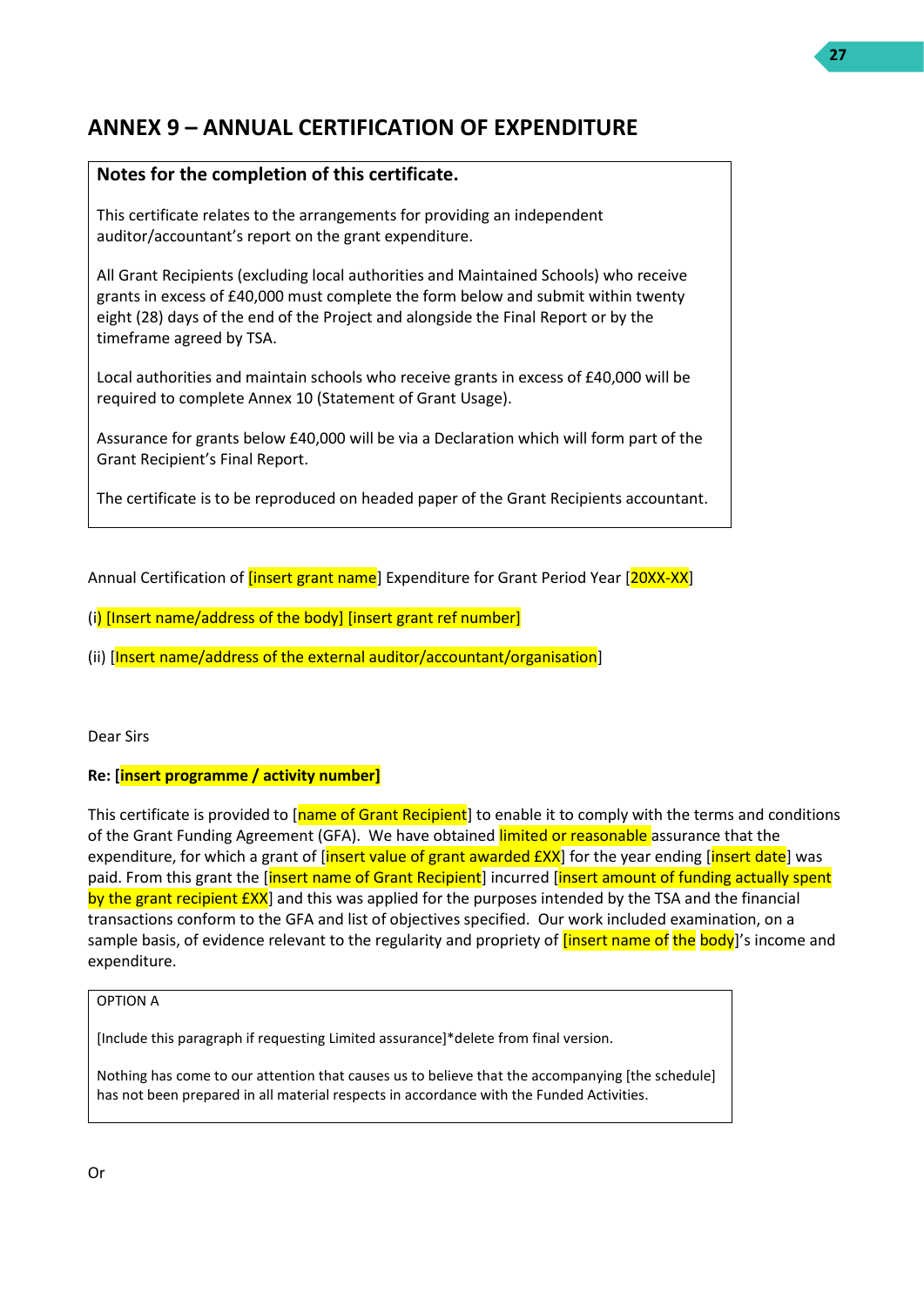OPTION B

[Include this paragraph if requesting a Reasonable assurance] \* delete from final version. In our opinion, having carried out our work in all material respects, the expenditure for the grant period [20XX – XX] and the grant conditions have been met and the grant has been spent for the intended purposes.

This report is made solely to [Insert name of the body] to be provided to the TSA. Our work has been undertaken so that we might state to [Insert name of the body] those matters we are required to state in a report and for no other purpose.

Yours faithfully

| Signed by an independent external officer authorised to sign |  |  |
|--------------------------------------------------------------|--|--|
| <b>Date</b>                                                  |  |  |
| <b>Signature</b>                                             |  |  |
| Name of external auditor/accountant or                       |  |  |
| equivalent (please print)                                    |  |  |
| <b>Position in organisation</b>                              |  |  |

| Signed by a senior officer authorised to sign on behalf of [insert name of the body] |  |  |  |  |  |
|--------------------------------------------------------------------------------------|--|--|--|--|--|
| <b>Date</b>                                                                          |  |  |  |  |  |
| Signature                                                                            |  |  |  |  |  |
| Name (please print)                                                                  |  |  |  |  |  |
| <b>Position in organisation</b>                                                      |  |  |  |  |  |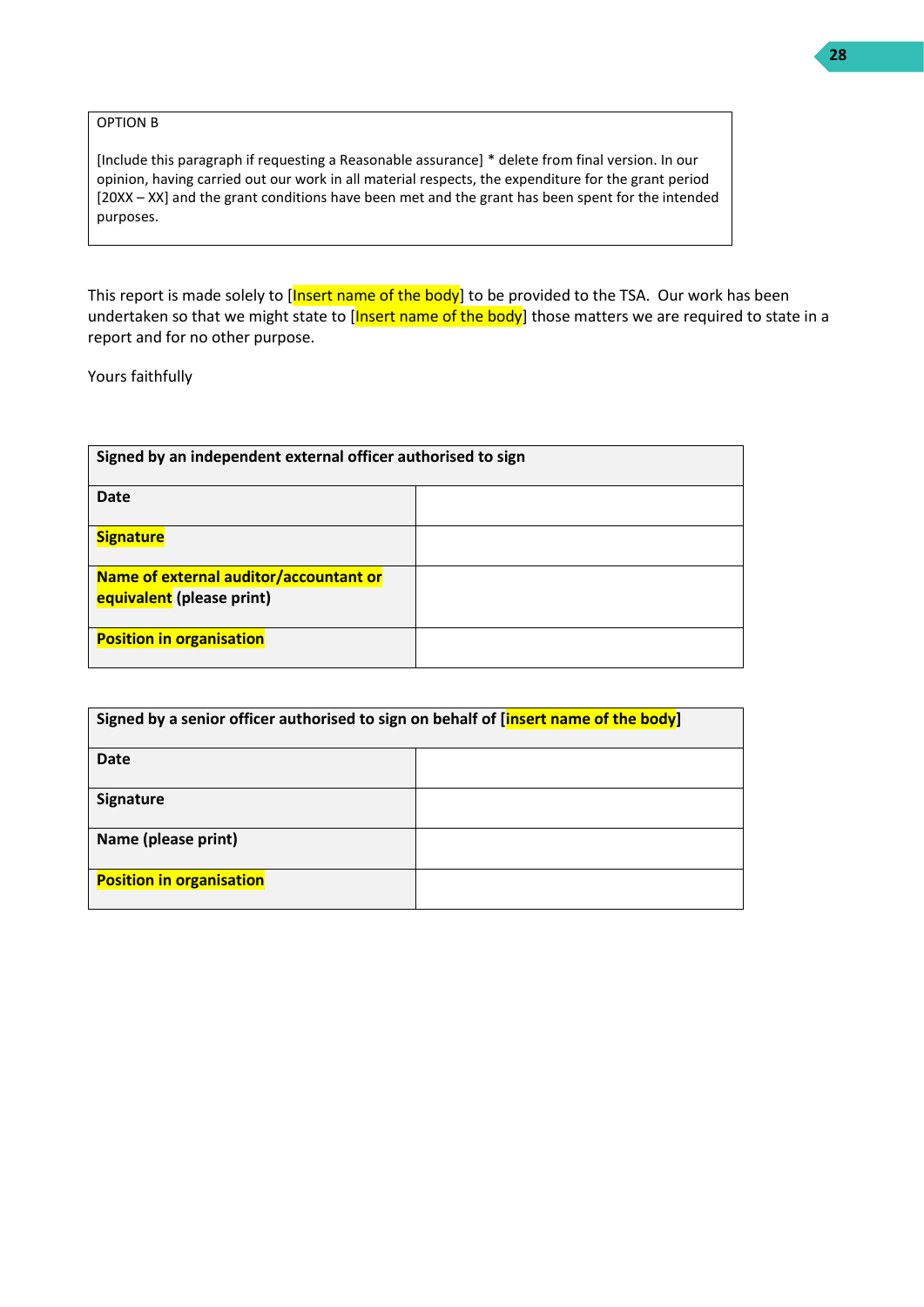# <span id="page-28-0"></span>**ANNEX 10 – STATEMENT OF GRANT USAGE**

Notes for the completion of this statement.

This statement is the alternative to Annex 9 (Annual Certification of Expenditure) and is to be used where the Grant Recipient is a Local Authority or Maintained School and has received a grant in excess of £40,000.

Assurance for grants below £40,000 will be via a Declaration which will form part of the Grant Recipient's final report.

The statement is to be reproduced on headed paper of the local authority or Maintained School and comprises of three parts:

- a) Certificate of Grant Usage;
- b) Statement of Expenditure; and
- c) Report confirming Delivery.

The Grant Recipient shall submit the Statement of Grant Usage to the TSA no later than twenty eight (28) days of the end of the Project and alongside the Final Report or by the timeframe agreed by the TSA.

#### **a) Certificate of Grant Usage**

| Name of organisation          | <b>[Insert Name of Grant Recipient]</b> |
|-------------------------------|-----------------------------------------|
| <b>Approved Project title</b> | <b>[Insert Project name]</b>            |

- The total Grant amount of *[£insert figure]* was exclusively used for the purposes set out in the Grant Funding Agreement between the Grant Recipient and the TSA, dated *[insert date of our letter]*.
- A report on the Funded Activities funded by the Grant Funding will be submitted to the TSA, confirming that the grant outputs have been delivered to a satisfactory standard and the expected benefits that have accrued or will accrue. The report will be provided within 28 days after the completion of the funding of the *[insert project name]*.
- A final financial statement detailing the use of the Grant Funding will be provided in section b Statement of Expenditure. This is a summary statement of all receipts and expenditures connected with the above Project. The organisation's financial systems that recorded the income and expenditure of this Grant have provided sufficient internal control for the purposes of this certification.

| <b>Signature</b>            |                                                               |             |  |
|-----------------------------|---------------------------------------------------------------|-------------|--|
| <b>Name</b>                 |                                                               | <b>Date</b> |  |
| <b>Position</b>             |                                                               |             |  |
| <b>Organisation address</b> |                                                               | Postcode    |  |
|                             | Initialled by Organisation's Chief Financial Officer/ Auditor |             |  |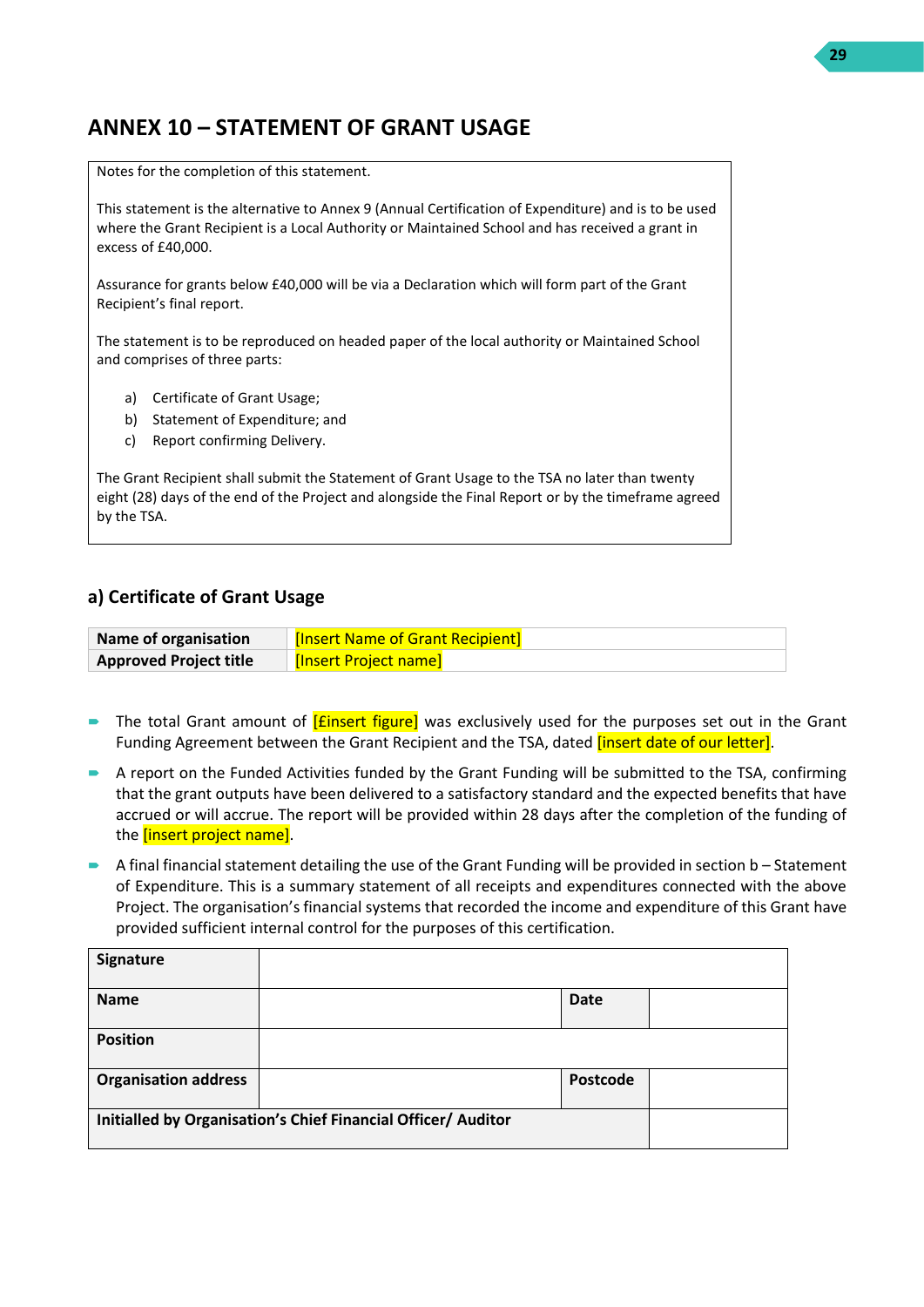## **b) Statement of Expenditure**

| <b>Name of Organisation</b>                   | [Insert Name of Grant Recipient] |     |
|-----------------------------------------------|----------------------------------|-----|
| <b>Name of Approved Project</b>               | [Insert Project name]            |     |
| <b>Expenditure Type</b>                       |                                  | (f) |
|                                               |                                  |     |
|                                               |                                  |     |
|                                               |                                  |     |
|                                               |                                  |     |
|                                               |                                  |     |
|                                               |                                  |     |
|                                               |                                  |     |
|                                               |                                  |     |
| <b>TOTAL EXPENDITURE</b>                      |                                  |     |
|                                               |                                  |     |
| Paid for as follows:                          |                                  | (f) |
| <b>Contribution from TSA</b>                  |                                  |     |
| Matching funding from own partners' resources |                                  |     |
| <b>Other funding</b>                          |                                  |     |
| <b>TOTAL</b>                                  |                                  |     |
| Under spend on Grant (if applicable)          |                                  |     |

# **c) Report confirming Delivery**

(Setting out how the funding has been applied detailing all relevant outputs.)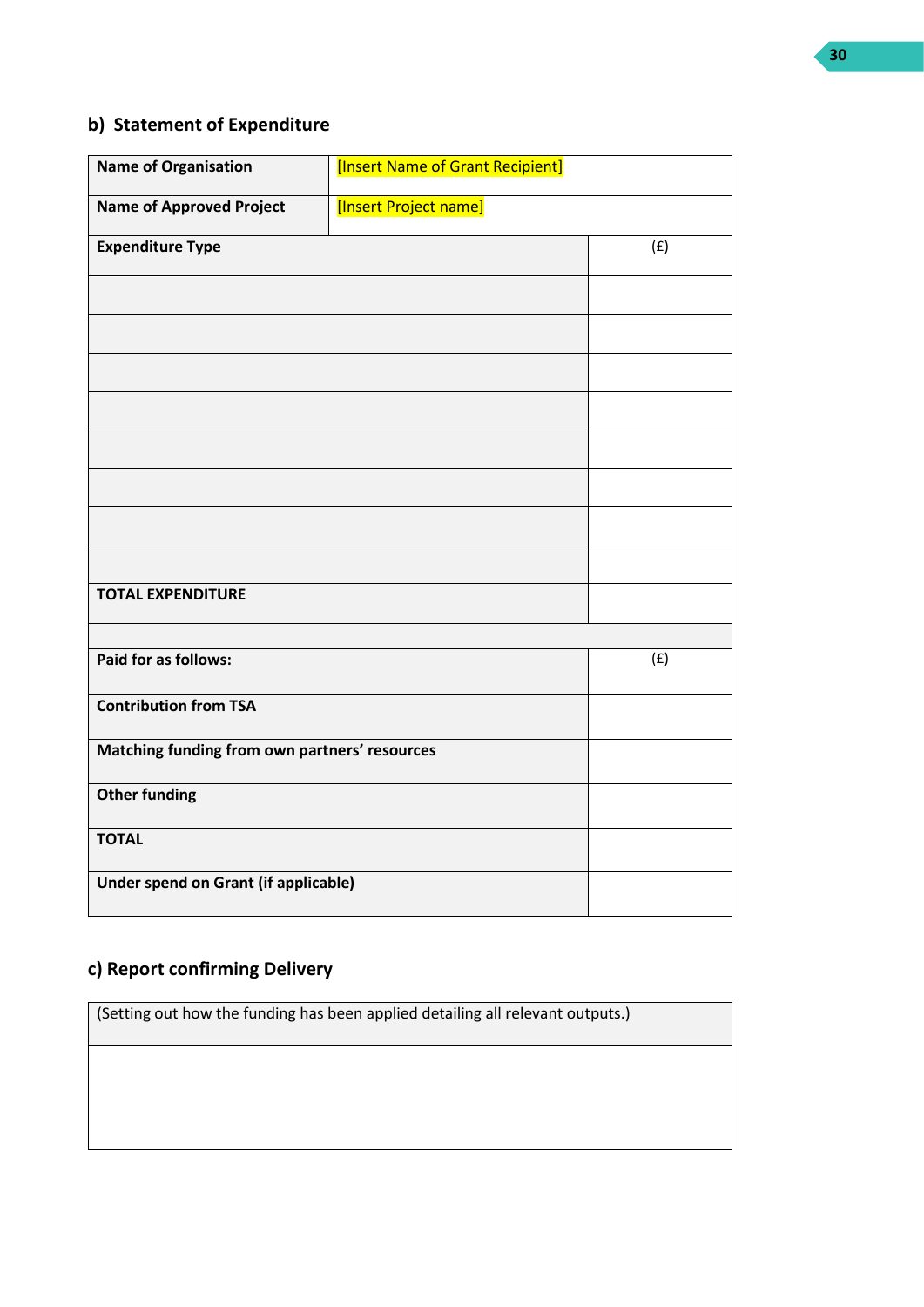## **31**

## <span id="page-30-0"></span>**ANNEX 11 – CHANGE CONTROL PROCESS**

- 1. Any changes a Grant Recipient needs to make to their Project after they have signed this Grant Funding Agreement will come under this Change Control Process.
- 2. The Turing Scheme is flexible and Grant Recipients are able to make changes to their Project throughout its delivery where these are needed. Any changes made should not change the fundamental aims and objectives on the basis of which the Project has been selected.
- 3. When considering changes to a Project, there are two routes that may apply:
	- a. **Changes the Grant Recipient can make to their Project without seeking approval from the TSA** – these changes must be submitted via the Live Reporting Tool thirty (30) days prior to any Payment Request, so the TSA is aware of the change. The Project Plan in the Live Reporting Tool will automatically reflect the changes.
	- b. **Changes that need to be approved by the TSA** these changes must be submitted via the Live Reporting Tool thirty (30) days prior to any Payment Request. The TSA will then consider the change, communicate with the Grant Recipient as needed, and decide if it can be accepted. The Project Plan will not reflect the changes until/unless approved.
- 4. Changes cannot result in exceeding the overall Grant funding for the Project that was agreed in this Grant Funding Agreement. Payments will always be made based on the latest Approved Project Plan.
- 5. In exceptional circumstances, if a Grant Recipient cannot adhere to the thirty (30) day notice period, or if a Grant Recipient identifies a necessary change to a part of their Project they have already received Grant funding for, the change must be submitted via the Live Reporting Tool as soon as possible.
- 6. For the purposes of making changes, the Project budget falls into one of two categories:
	- a. **Activity budget categories** these are considered on an activity-by-activity level, rather than the whole Project and are:
		- i. Learner cost of living support
		- ii. Learner travel costs
		- iii. Participant numbers
		- iv. Accompanying person numbers
	- b. **Project budget categories**  these are considered across all of your activities in the whole Project and are**:** 
		- i. Organisational support costs
		- ii. Exceptionally expensive travel
		- iii. Exceptional costs
		- iv. Additional educational needs support costs
		- v. Disadvantaged uplift costs
		- vi. Linguistic support budget
- 7. The changes a Grant Recipient is considering may include both categories, in which case if either category requires TSA approval, then approval needs to be sought for the whole change.

## **Changes the Grant Recipient can make to their Project without seeking approval from the TSA**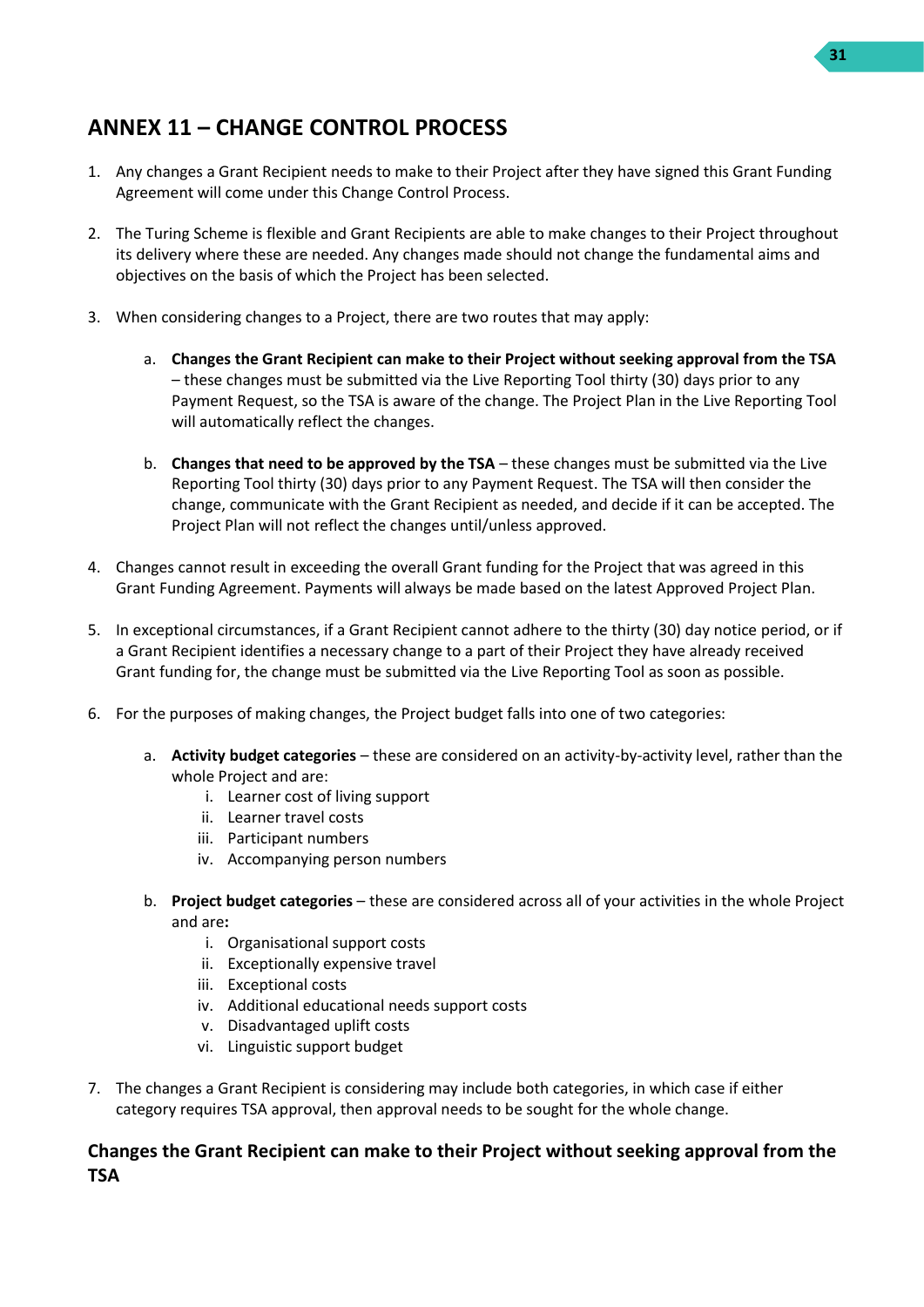- 8. The Grant Recipient is permitted to transfer the following Grant between the different activity budget categories without seeking TSA approval under the condition the following rules are respected:
	- a. The Grant Recipient is permitted to increase or decrease the number of participants or accompanying persons, if applicable up to and including 10% of the original number approved per activity.
	- b. The Grant Recipient can increase or decrease learner or accompanying person cost of living support and travel budget per activity by up to and including 10%.
- 9. The Grant Recipient is permitted to transfer the following funds between the different Project budget categories without seeking TSA approval under the condition the following rules are respected:
	- a. The Grant Recipient cannot increase the organisational support budget; however, the Grant Recipient can decrease the organisational support budget by up to and including 10%.
	- b. The Grant Recipient can increase or decrease each additional cost category (Exceptional travel, Additional educational needs support costs, Disadvantaged uplift costs, Linguistic support budget, if applicable) by up to and including 10%.
- 10. The TSA reserves the right to increase or decrease these percentage thresholds if there is an operational or policy reason to do so, requested by the Department for Education.

## **Changes that need to be approved by the TSA**

11. If the Grant Recipient intends to make changes that go beyond the 10% approval threshold of individual budget categories, then approval will need to be sought from the TSA.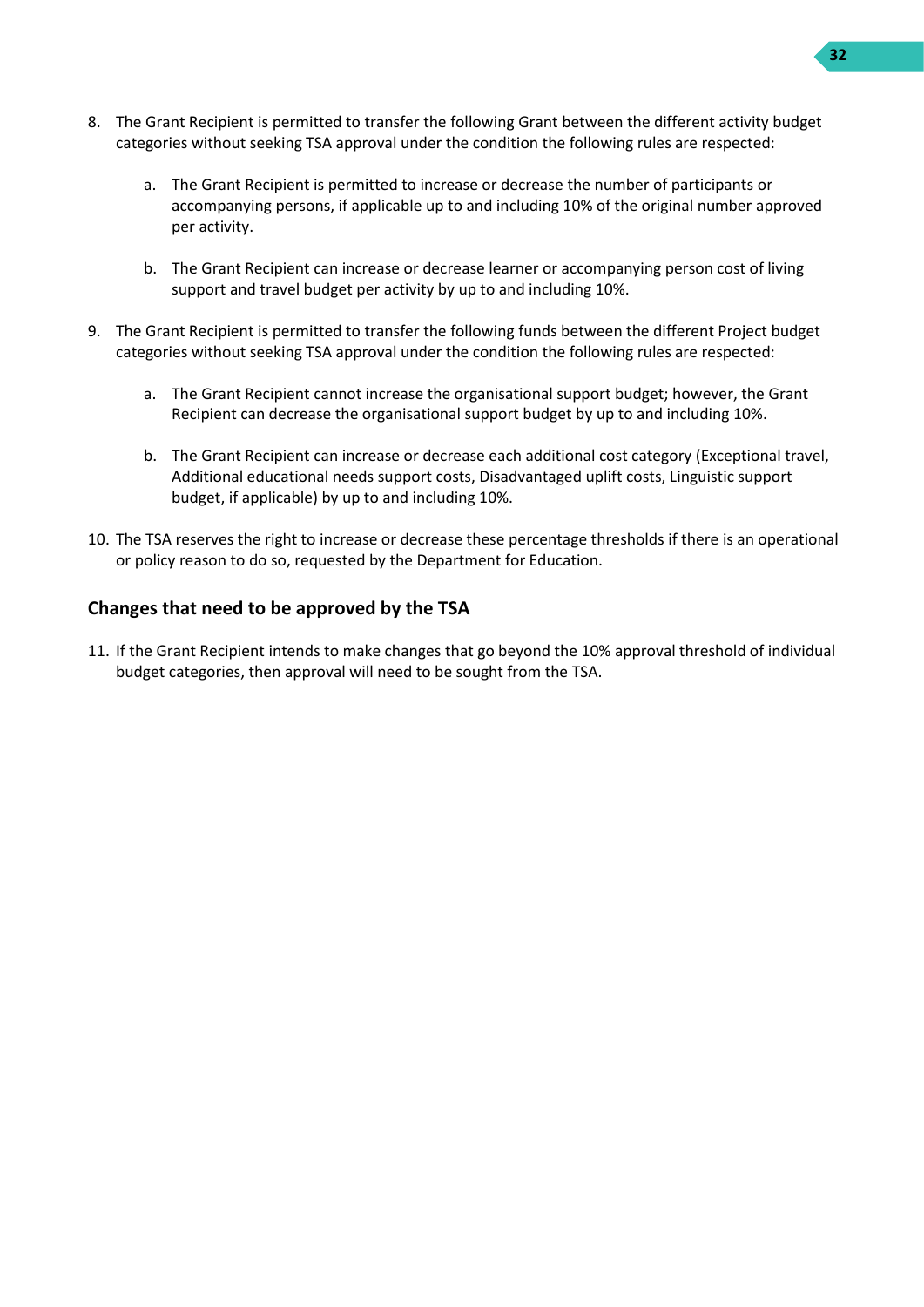## **ANNEX 12 – FINANCIAL MANAGEMENT AND GOVERNANCE DECLARATION**

The checklist below asks the Grant Recipient to confirm that they have considered and put in place appropriate financial governance, internal controls and risk management in order to oversee the delivery of the Funded Activities, at the point of the Grant Funding Agreement being signed. All arrangements must be in place before any Funded Activity takes place and the TSA has the right to request a copy of all supporting documentation at any time.

## **Grant Recipient Financial Management and Governance Declaration**

<span id="page-32-0"></span>

|            | Statement(s)                                                                                                                                                                                                                                                                                                                                                                                                                                                                                                                                                                                               | <b>Please</b><br>enter<br>Yes / No /<br>N/A | Please provide justification if 'No'<br>or 'N/A' and comments (as<br>required): |
|------------|------------------------------------------------------------------------------------------------------------------------------------------------------------------------------------------------------------------------------------------------------------------------------------------------------------------------------------------------------------------------------------------------------------------------------------------------------------------------------------------------------------------------------------------------------------------------------------------------------------|---------------------------------------------|---------------------------------------------------------------------------------|
| <b>S1.</b> | We confirm that we have:<br>A regular, internal financial and performance reporting process on Funded Activities, at an appropriate<br>level within the legal entity or organisation.<br>A document detailing the organisational structure which indicates the responsibilities, reporting lines<br>and committee/board structure, ensuring Funded Activities are reported at an appropriate level within<br>the legal entity or organisation.<br>Terms of Reference for all the boards/committees and including where these report to, the length of<br>office for members and the frequency of meetings. |                                             |                                                                                 |
| S2.        | We confirm that we have the following key policies in place, which are expected when dealing with public<br>funds and that these have been approved by our governing body or trustees (or equivalent):<br>A Fraud policy<br>a)<br>A Scheme of Delegation\Authority and financial limits<br>b)<br>A Whistleblowing policy<br>C)<br>A Risk Management policy and Register<br>d)                                                                                                                                                                                                                              |                                             |                                                                                 |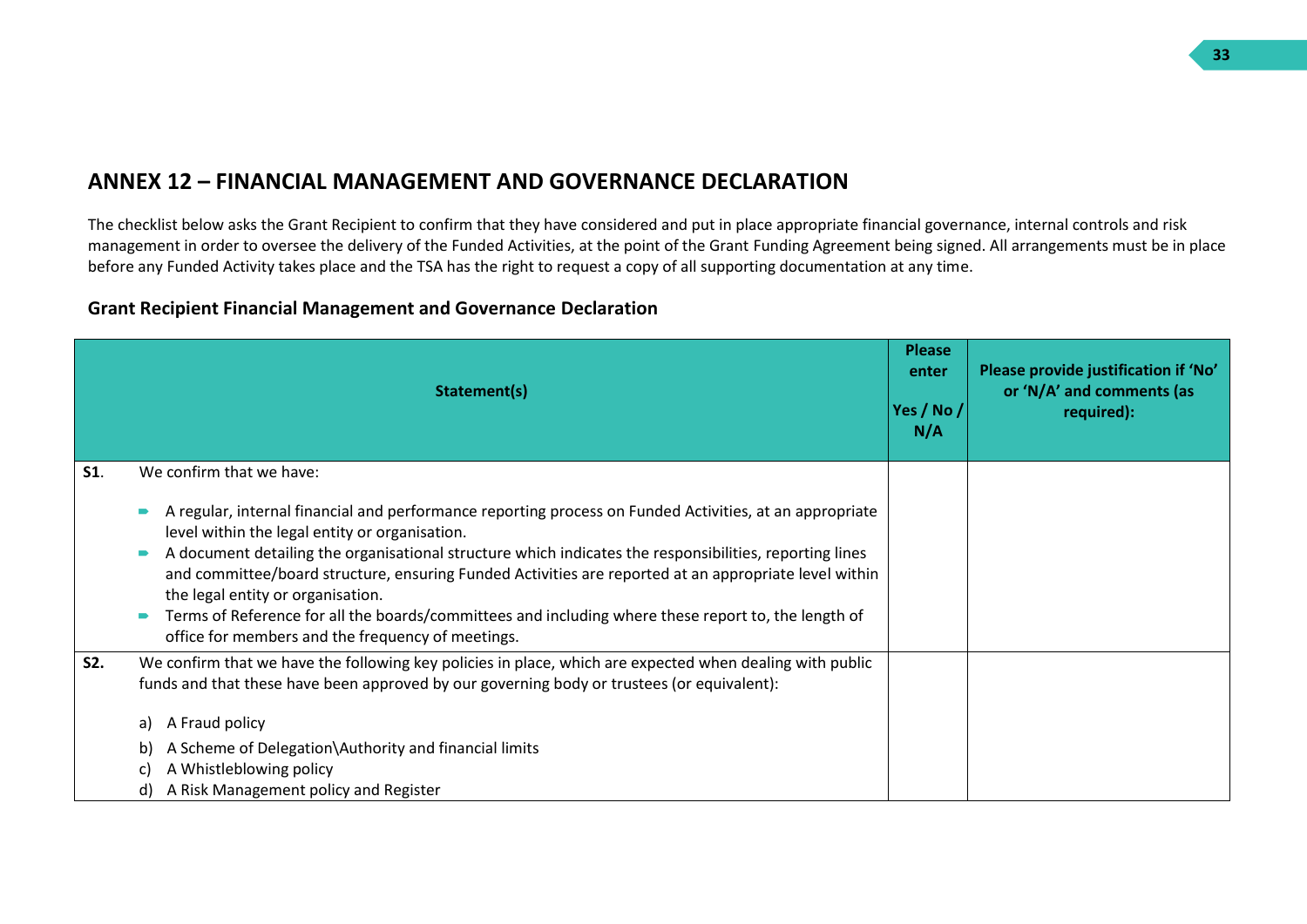|            | Statement(s)                                                                                                | <b>Please</b><br>enter<br>Yes / No /<br>N/A | Please provide justification if 'No'<br>or 'N/A' and comments (as<br>required): |
|------------|-------------------------------------------------------------------------------------------------------------|---------------------------------------------|---------------------------------------------------------------------------------|
|            | A Business Interest policy and Register<br>e)                                                               |                                             |                                                                                 |
|            | A Gifts and Hospitality policy and Register                                                                 |                                             |                                                                                 |
| S3.        | We confirm that we have adequate insurance covering all the risks we face including the below categories:   |                                             |                                                                                 |
|            | Building amount covered if applicable<br>a)                                                                 |                                             |                                                                                 |
|            | Contents value<br>b                                                                                         |                                             |                                                                                 |
|            | <b>Public Liability</b><br>C.                                                                               |                                             |                                                                                 |
|            | <b>Employers Liability</b><br>d                                                                             |                                             |                                                                                 |
|            | Professional Indemnity<br>e                                                                                 |                                             |                                                                                 |
|            | <b>Business Continuity</b>                                                                                  |                                             |                                                                                 |
| S4.        | We confirm that controls are in place in relation to Turing Scheme Funded Activities as follows:            |                                             |                                                                                 |
|            | Systems in place to ensure payments are being paid promptly to Turing scheme participants<br>a)             |                                             |                                                                                 |
|            | Regular reconciliations being undertaken and reviewed by appropriate members of staff<br>b)                 |                                             |                                                                                 |
| <b>S5.</b> | We confirm that when processing personal data, we will comply with the relevant data protection             |                                             |                                                                                 |
|            | legislation applicable in our country in respect to the administration of all data relating to the Project. |                                             |                                                                                 |
| <b>S6.</b> | We confirm that we prepare annual budgets which are reported against on a regular basis to the              |                                             |                                                                                 |
|            | governing body or trustees (or equivalent) with any variances investigated and explained.                   |                                             |                                                                                 |

This checklist must be completed fully, and digitally signed by the chief finance officer of the Grant Recipient or someone with proper delegated authority.

Please return the completed form to the delivery partner via email.